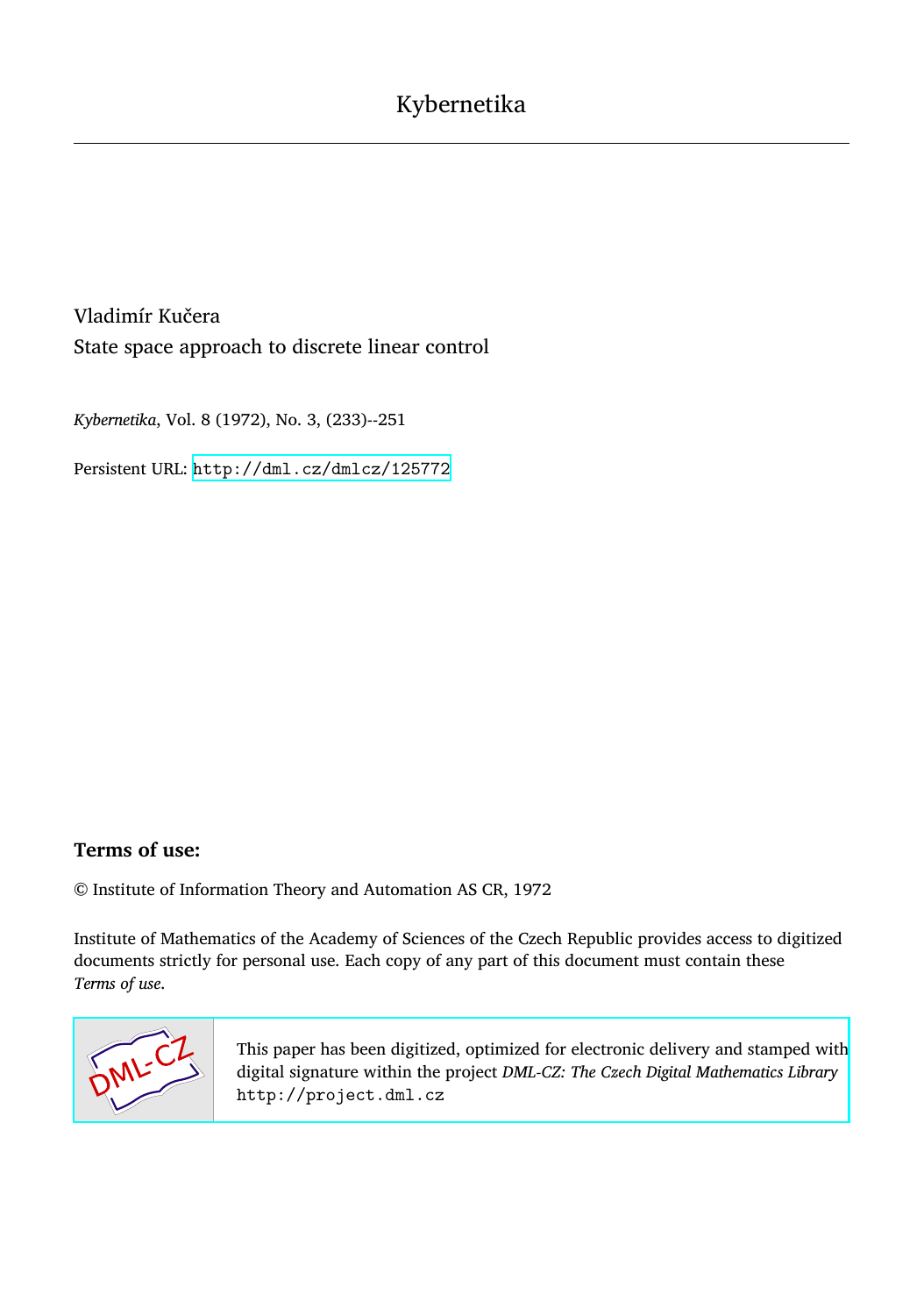KYBERNETIKA — VOLUME *8* (1972), NUMBER 3

# State Space Approach to Discrete Linear Control

VLADIMÍR KUČERA

 $\hat{\mathcal{A}}$ 

The state space approach to the synthesis of a class of discrete linear control systems is given. Both time-optimal and quadratic-cost problems are considered and a comparison to classical methods is made via the technique of pole assignment.

### INTRODUCTION

During the past decade the state space approach to the optimal control theory has been given much attention. This paper makes a contribution to the synthesis of discrete linear control. We consider the time-optimal and the quadratic-cost problems, either in two modifications: the state and the output one.

By the *state time-optimal problem* we mean the problem of driving the state of the system to zero in minimum time, while in the *output time-optimal problem* we are to zero the (discrete) output of the system in minimum time.

The quadratic-cost problem is that of finding a control so as to minimize a quadratic cost functional. In the *state quadratic-cost problem* the cost functional involves the state and/or the input of the system. On the other hand, the *output quadratic-cost problem* involves the system output only. The precise definitions will be given at the respective sections.

The basic method of attack is the modern state space technique. However, the connection to the z-transform methods is discussed briefly for each problem.

Throughout the paper a prime denotes the transpose of a matrix, square brackets represent matrices or vectors made up of the inside symbols, and the standard notation  $P \ge 0$  ( $P > 0$ ) for symmetric matrices means that P is nonnegative (positive) definite. Further we write  $\mathscr{A}^{\perp}$  for the orthogonal complement of  $\mathscr{A}$  and  $\oplus$  denotes the direct summation of spaces.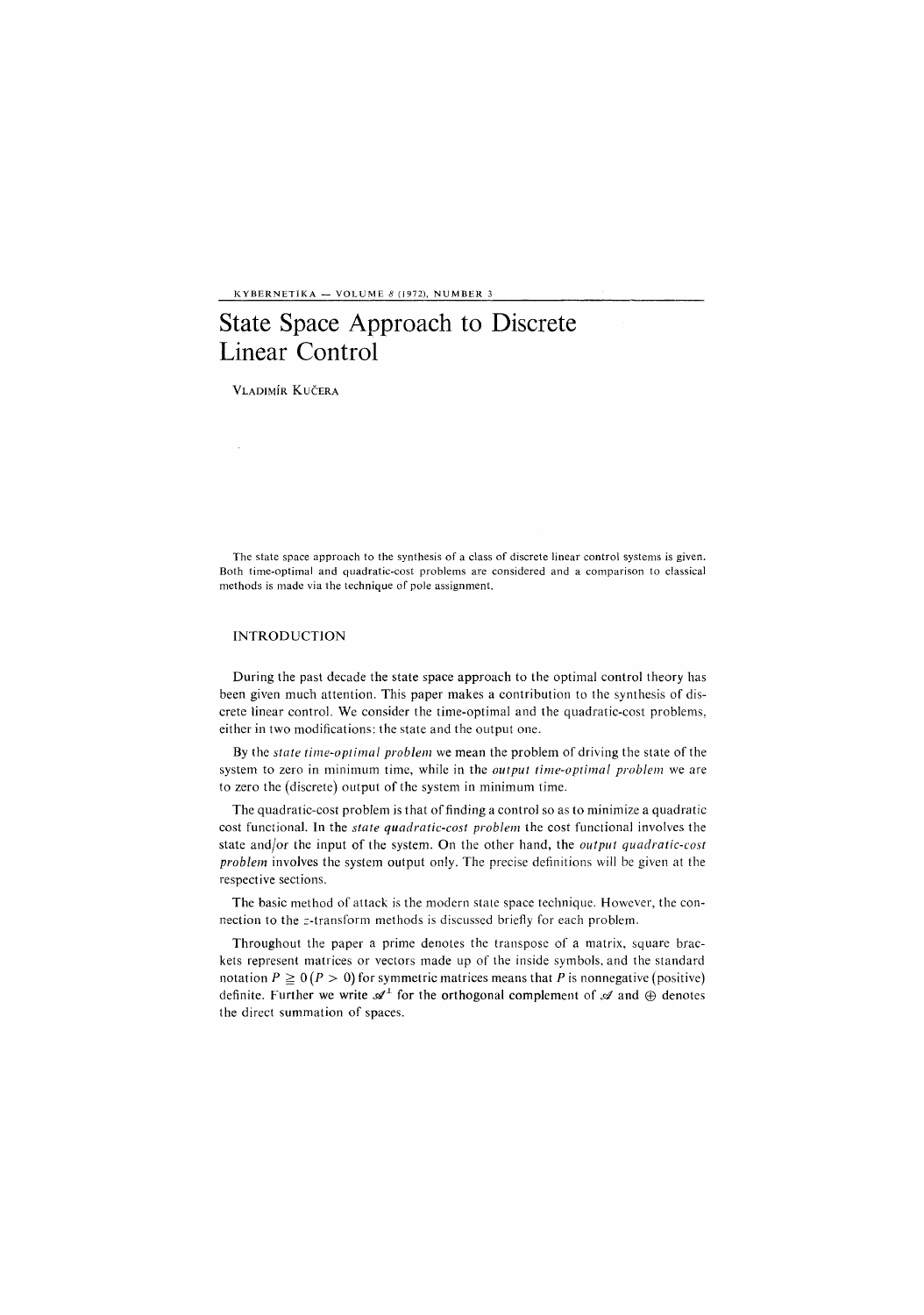#### 234 SYSTEM DESCRIPTION

Consider the discrete, linear, time-invariant, single-input, single-output system  $\mathscr S$ governed by

(1)  $x_{k+1} = Ax_k + bu_k$ ,  $x_0$  given,

$$
(2) \t\t y_k = cx_k + du_k
$$

where  $x_k \in \mathscr{E}_n$ ,  $u_k \in \mathscr{E}_1$  and  $y_k \in \mathscr{E}_1$  are respectively the state, the input, and the output of the system at time  $k$  [21]. The matrices A, b, c and d are of dimensions  $n \times n$ ,  $n \times 1, 1 \times n$  and  $1 \times 1$  respectively. It is further assumed that det  $A \neq 0$ .

Here *n* is the *order* of the system. Set

$$
h_0 = d,
$$

$$
h_i = cA^{i-1}b \; , \quad i = 1, 2, \ldots
$$

Then the number *m* defined by

$$
m = \min\left\{i : h_i + 0\right\}
$$

**i** 

is called the *relative order* of the system [3]. In the z-transform parlance, *m* is the difference between the order of the denominator and that of the numerator of the system transfer function. Equivalently, *m* represents the delay of the discrete output response.

#### THE INVERSE SYSTEM

It will be seen later that the inverse system plays a fundamental role in the "output" optimal control problems. According to [3], [16], [17],  $\hat{\mathcal{S}}$  is a left (right) inverse system of  $\mathscr S$  if for any  $x_0$  there exists  $\hat x_0$  such that the cascade  $\mathscr S\hat{\mathscr S}(\hat{\mathscr S}\mathscr S)$  acts as a delay of L time units,  $L \geq 0$ .

The minimum Lis called the inherent delay of the system and is equal to *m.* To get a state space representation of the inverse system, we find

> $y_k = cA^kx_0 + cA^{k-1}bu_0 + \ldots + cbu_{k-1} + du_k =$  $= cA^{k}x_{0} + h_{k}u_{0} + \ldots + h_{1}u_{k-1} + h_{0}u_{k}$

by (1), *(*2) and (3).

Let *m* be the relative order of the system. Then

(4)  $y_{k+m} = cA^m x_k + h_m u_k$ .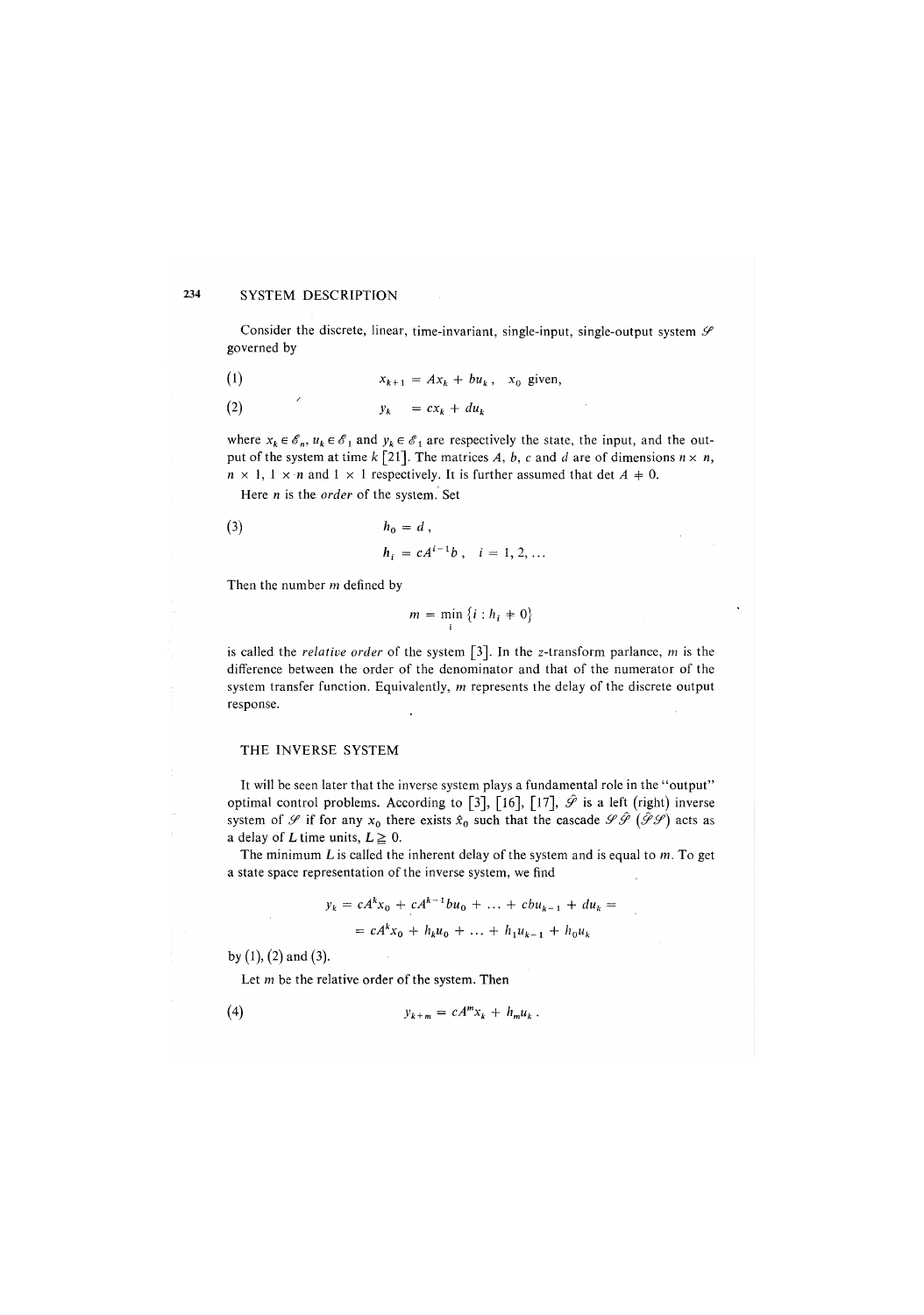On rearranging and substituting into  $(1)$  we obtain the inverse system representation 235

$$
\hat{x}_{k+1} = \hat{A}_m \hat{x}_k + \hat{b} \hat{u}_k,
$$

$$
\hat{y}_k = \hat{c}\hat{x}_k + \hat{d}\hat{u}_k,
$$

where

(7) 
$$
\hat{A}_m = A - bh_m^{-1} c A^m,
$$

$$
\hat{b} = bh_m^{-1},
$$

$$
\hat{c} = - h_m^{-1} c A^m,
$$

$$
\hat{d} = h_m^{-1}
$$

and

$$
\hat{u}_k = y_{k+m}.
$$

 $\hat{y}_k = u_k,$ 

Observe that  $\hat{\mathscr{S}}$  is again a linear system. The inverse system matrix,  $\hat{A}_m$ ,  $m \ge 0$ , has always *m* zero eigenvalues associated with the chain of generalized eigenvectors

$$
A^{-1}b, A^{-2}b, ..., A^{-m}b
$$

since

$$
\hat{A}_m A^{-i} b = A A^{-i} b - b h_m^{-1} (c A^{m-i} b) = A^{-i(-1)} b , \quad i = m, m - 1, ..., 2,
$$
  
= 0 ,  $i = 1$ 

by the definition of *m* and  $h_m$ .

The other eigenvalues of  $\hat{A}_m$  coincide with the zeros of the transfer function of  $\mathscr{S}$ . Hence system  $(1) - (2)$  is a minimum-phase (discrete) system if and only if the inverse system  $(5)$  -(6) is stable.

We note that  $(5)$  – $(6)$  is both left and right inverse system for  $\mathcal{S}$ . The problem, however, is much more complex for multi-input multi-output systems [17].

#### POLE ASSIGNMENT

l,

One of the most recent techniques of the optimum system synthesis is that of pole assignment. It is based on the following theorem [3], [20]: The system  $(1) - (2)$  can be assigned any pole configuration (with complex poles occurring in complex conjugate pairs, of course) via a suitable linear state feedback  $u_k = fx_k$  if, and only if, system  $(1)$ - $(2)$  is controllable.

Given that any configuration can be achieved, the construction of the feedback gain  $f$  is as follows.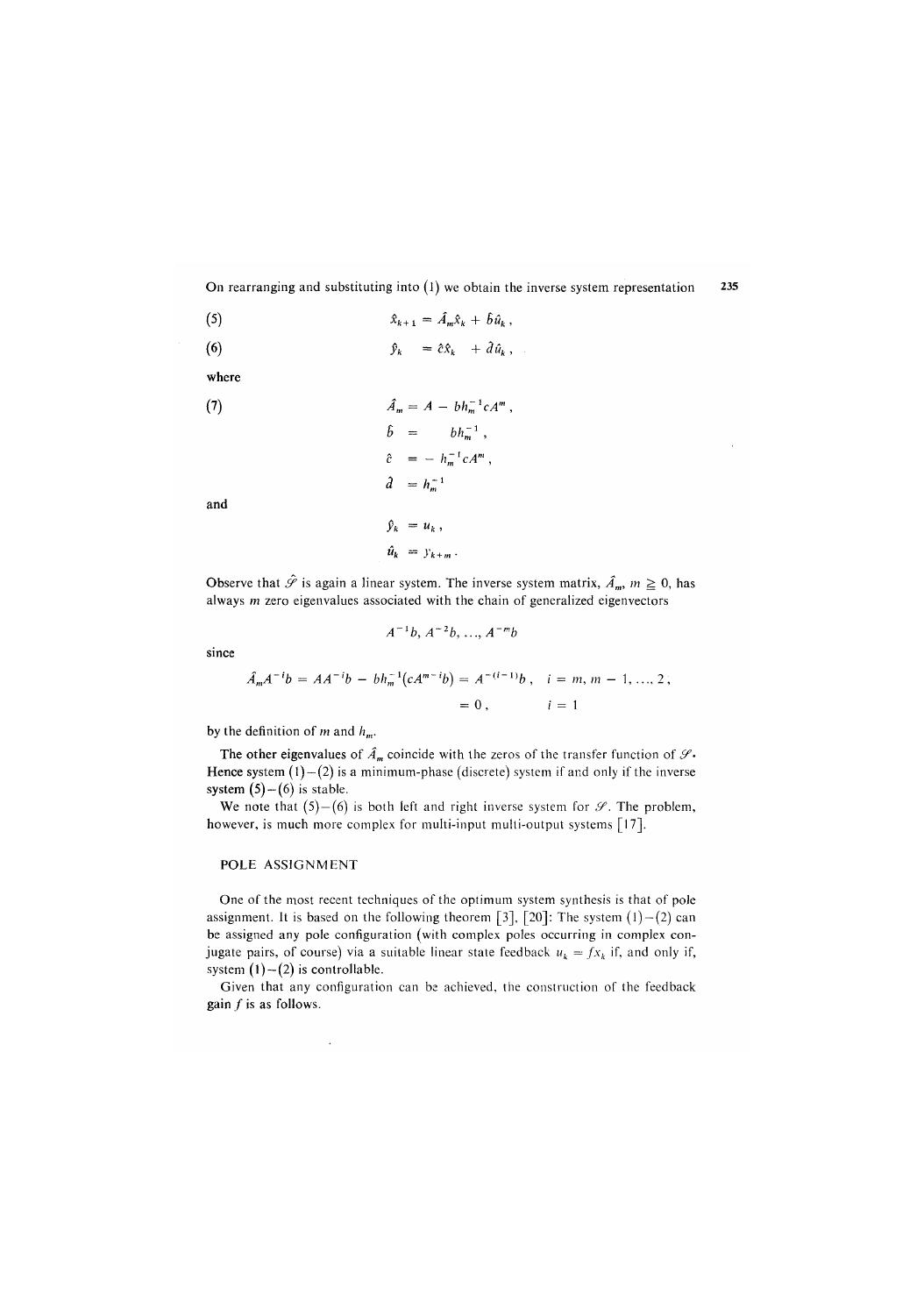236 Let *T* be a nonsingular transformation which brings system *(*l) to the controllable canonical form

where

 $\ddot{\phantom{a}}$ 

$$
a_0 = T^{-1}AT = \begin{bmatrix} 0 & 1 \\ 0 & 1 \\ 0 & \cdots \\ -\alpha_n & \cdots \\ 0 & \cdots \end{bmatrix},
$$
  

$$
b_0 = T^{-1}b = \begin{bmatrix} 0 \\ 0 \\ 1 \\ \vdots \\ 0 \\ 1 \end{bmatrix}.
$$

 $v_{k+1} = A_0 v_k + b_0 u_k$ 

Here  $\chi(z) = z^n + \alpha_1 z^{n-1} + \ldots + \alpha_n$  is the characteristic polynomial of A. Let the desired pole configuration corresponds to a characteristic polynomial  $\psi(z) = z^n + \beta_1 z^{n-1} + \ldots + \beta_n.$ 

Then

(8) 
$$
f_0 = fT = \left[\alpha_n - \beta_n, ..., \alpha_1 - \beta_1\right]
$$

since

$$
A_0 + b_0 f_0 = \begin{bmatrix} 0 & 1 \\ 0 & 1 \\ \vdots \\ -\alpha_n & \vdots \\ -\alpha_n & \cdots & -\alpha_1 \end{bmatrix} + \begin{bmatrix} 0 \\ 0 \\ \vdots \\ 0 \\ 1 \end{bmatrix} [\alpha_n - \beta_n, \dots, \alpha_1 - \beta_1] =
$$

$$
= \begin{bmatrix} 0 & 1 \\ 0 & 1 \\ \vdots \\ -\beta_n & \cdots & -\beta_1 \end{bmatrix}.
$$

This method forms a useful link between the state space and the z-transform approaches and will be made use of later on.

### REVIEW OF STATE TIME-OPTIMAL PROBLEM

In the z-transform approach this problem is referred to as the deadbeat response problem [4], [18]. It has been posed in the state space and solved by Kalman [6], [8] and others as follows.

 $\ddot{\phantom{0}}$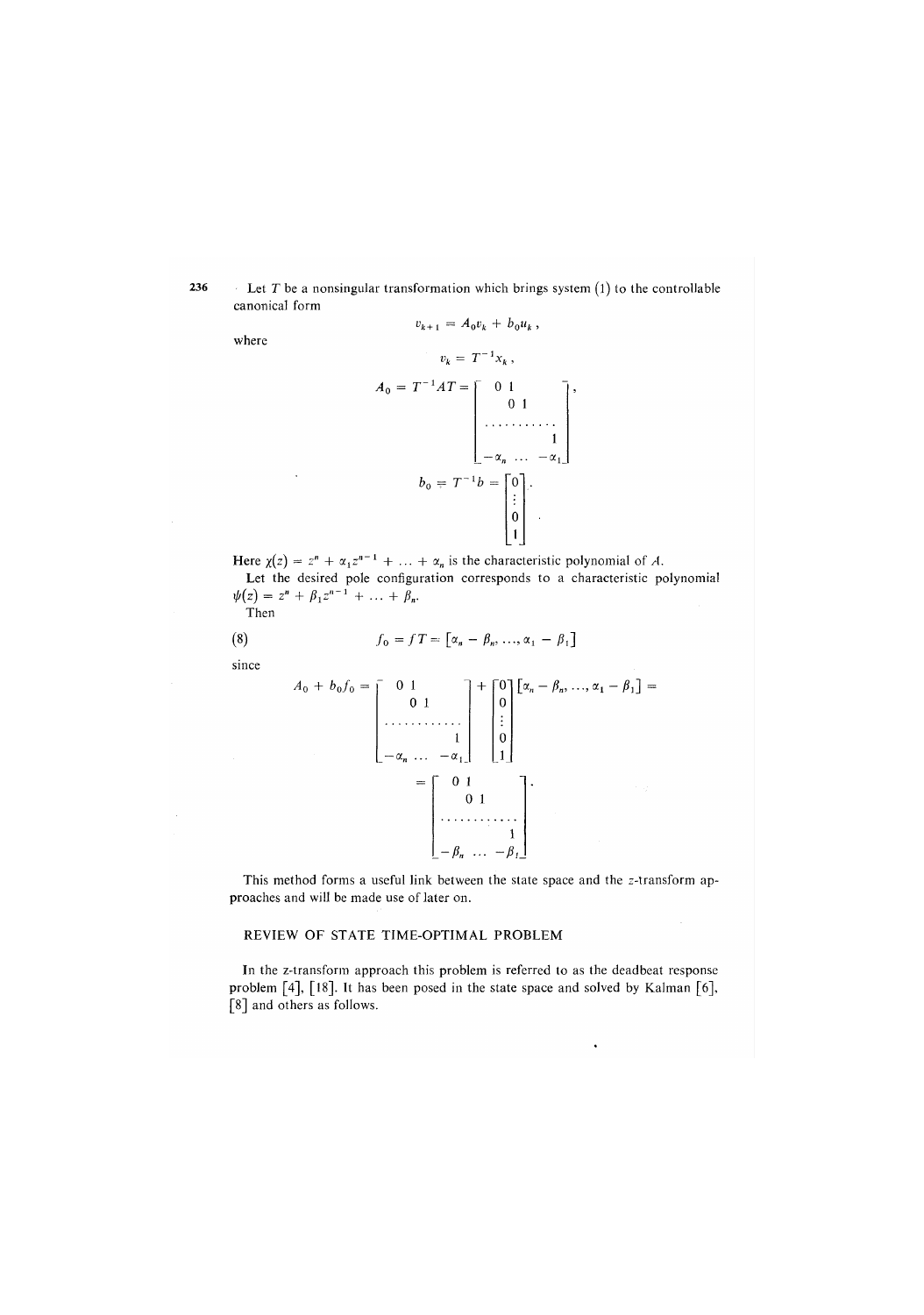It is desired to find a control which brings any initial state  $x_0 \in \mathscr{E}_n$  of system (1) 237 to zero in a minimum time *N.* 

Let  $\mathscr{X}_i$  be the set of states that can be transferred to zero in no more than *j* time units. Then

(9) 
$$
\mathscr{X}_j = \text{span} \{ A^{-1}b, A^{-2}b, ..., A^{-j}b \}
$$

and, evidently,

$$
\begin{aligned} \mathcal{X}_j \, &\subset \mathcal{X}_{j+1} \,, \ \ j=0,1,\ldots,\\ \mathcal{X}_0 \, & = \, \left\{0\right\} \, . \end{aligned}
$$

Let system (1) be controllable, i.e. rank  $[A^{-1}b, A^{-2}b, ..., A^{-n}b] = n$ , and define

$$
v = \min_j \{j : \mathcal{X}_j = \mathcal{E}_n \}.
$$

Then *v* is called the controllability index of the system. By definition, it is the minimum transfer time *N* sought for. Using (9) and the Cayley-Hamilton theorem we conclude that

$$
(10) \t\t N = v = n.
$$

The optimal control  $u_k^*$  is given by

$$
(11) \t\t u_k^* = fx_k,
$$

where

(12) 
$$
f[A^{-1}b, A^{-2}b, ..., A^{-n}b] = [-1, 0, ..., 0].
$$

In fact, for any  $x_k = \xi_1 A^{-1}b + \xi_2 A^{-2}b + ... + \xi_j A^{-j}b \in \mathcal{X}_j$  we have

$$
x_{k+1} = (A + bf) x_k =
$$
  
=  $\xi_1 b + \xi_2 A^{-1} b + ... + \xi_j A^{-j+1} b - \xi_1 b \in \mathcal{X}_{j-1}$ .

Further, since  $0 = x_n = (A + bf)^n x_0$  for any  $x_0 \in \mathscr{E}_n$ , the closed-loop system matrix *A + bf is* nilpotent with index *n.* Hence afl its eigenvalues are zero. Moreover the associated generalized-eigenvector chain is

$$
A^{-1}b
$$
,  $A^{-2}b$ , ...,  $A^{-n}b$ 

because

$$
(A + bf) A^{-1}b = A^{-(i-1)}b, \quad i = n, n - 1, ..., 2,
$$
  

$$
{}^{i} = 0, \qquad i = 1
$$

by (12).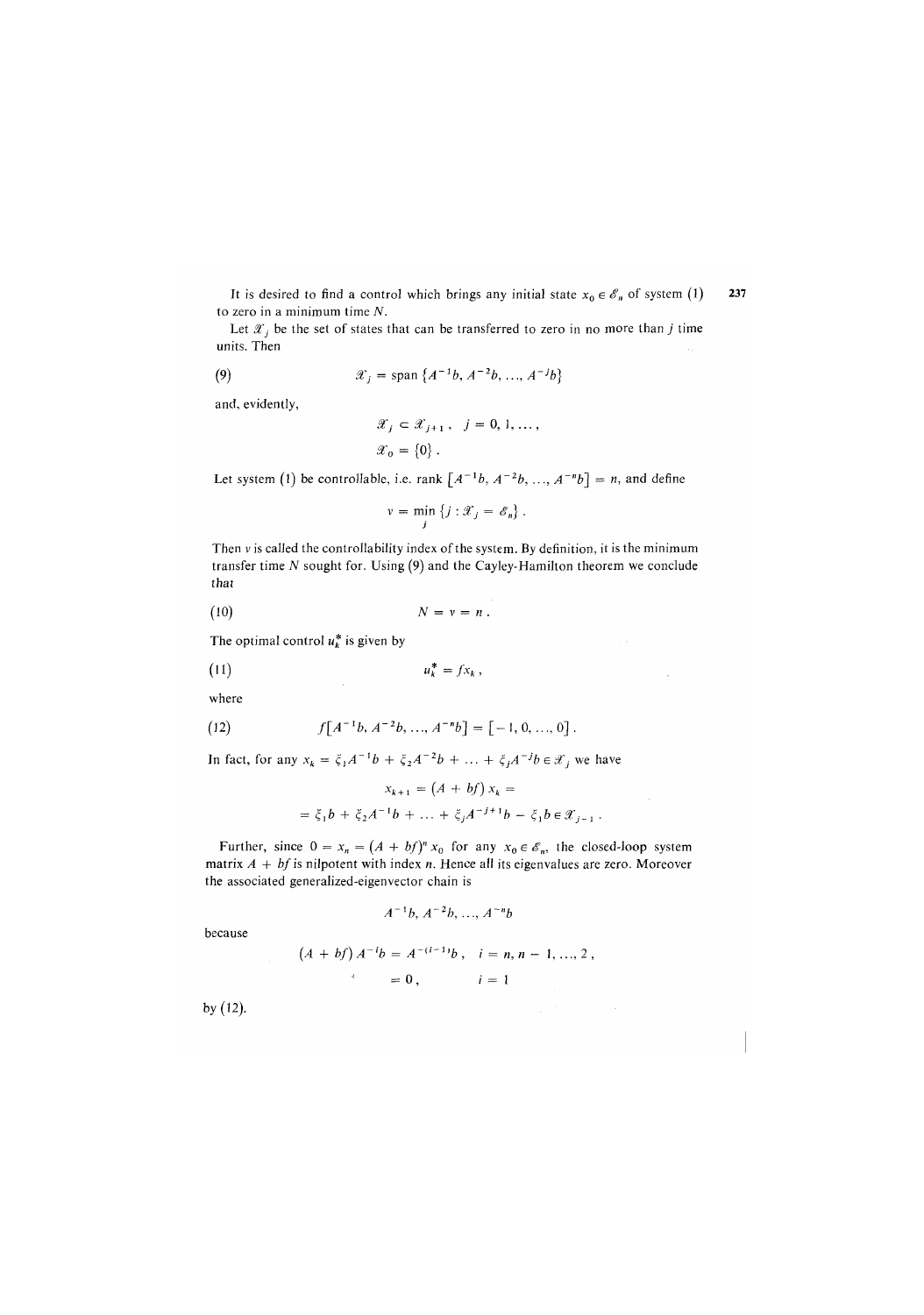238 An alternative construction of  $f$  involves the pole assignment. The desired characteristic polynomial is

 $\psi(z) = z^n$ 

and, therefore,

 $f_0 = fT = [\alpha_n, ..., \alpha_1]$ 

and

$$
A_0 + b_0 f_0 = T^{-1} (A + bf) T = \begin{bmatrix} 0 & 1 \\ 0 & 1 \\ \vdots & \vdots \\ 0 & 1 \end{bmatrix}
$$

by virtue of  $(8)$ .

#### OUTPUT TIME-OPTIMAL PROBLEM

This is the classical problem solved by the z-transform approach in  $[4]$ ,  $[18]$ . It has been first formulated in terms of state space and partially solved by Kučera [9]. The unified and complete solution is given below.

It is desired to zero the (discrete) output in a minimum time  $M$ , starting at any  $x_0 \in \mathscr{E}_n$ . Note that if the underlying system is continuous the output need not be zero in between sampling points.

Let *m* be the relative order of system  $(1)-(2)$ .

To solve the problem, we set

$$
0 = y_{k+m} = cA^m x_k + h_m u_k,
$$

see (4). Hence

(13) 
$$
u_k^* = -h_m^{-1}cA^m x_k
$$

and the closed-loop system matrix is

 $A - bh_m^{-1}cA^m$ ,

the inverse system matrix  $\hat{A}_m$ . It also follows that  $M = m$ .

However, this *optimal* system will not be stable if the inverse system is not, i.e. if  $(1) - (2)$  is not a minimum-phase system.

The matrix  $\hat{A}_m$  has *m* zero eigenvalues associated with the chain of generalized eigenvectors  $A^{-1}b$ ,  $A^{-2}b$ , ...,  $A^{-m}b$ . Further let  $\lambda_i^+$ ,  $i = 1, 2, ..., s$  be the remaining stable  $(|\lambda_i^+| < 1)$  eigenvalues of  $\hat{A}_m$  and write  $a_i^+$  for the associated eigenvectors. Similarly let  $\lambda_i^-$  be the unstable eigenvalues of  $\hat{A}_m$  and  $a_i^-$  be the associated eigenvectors. For the sake of simplicity we shall assume that all  $\lambda_i^+$  and  $\lambda_i^-$  be distinct and not equal to zero. This assumption is by no means essential, however.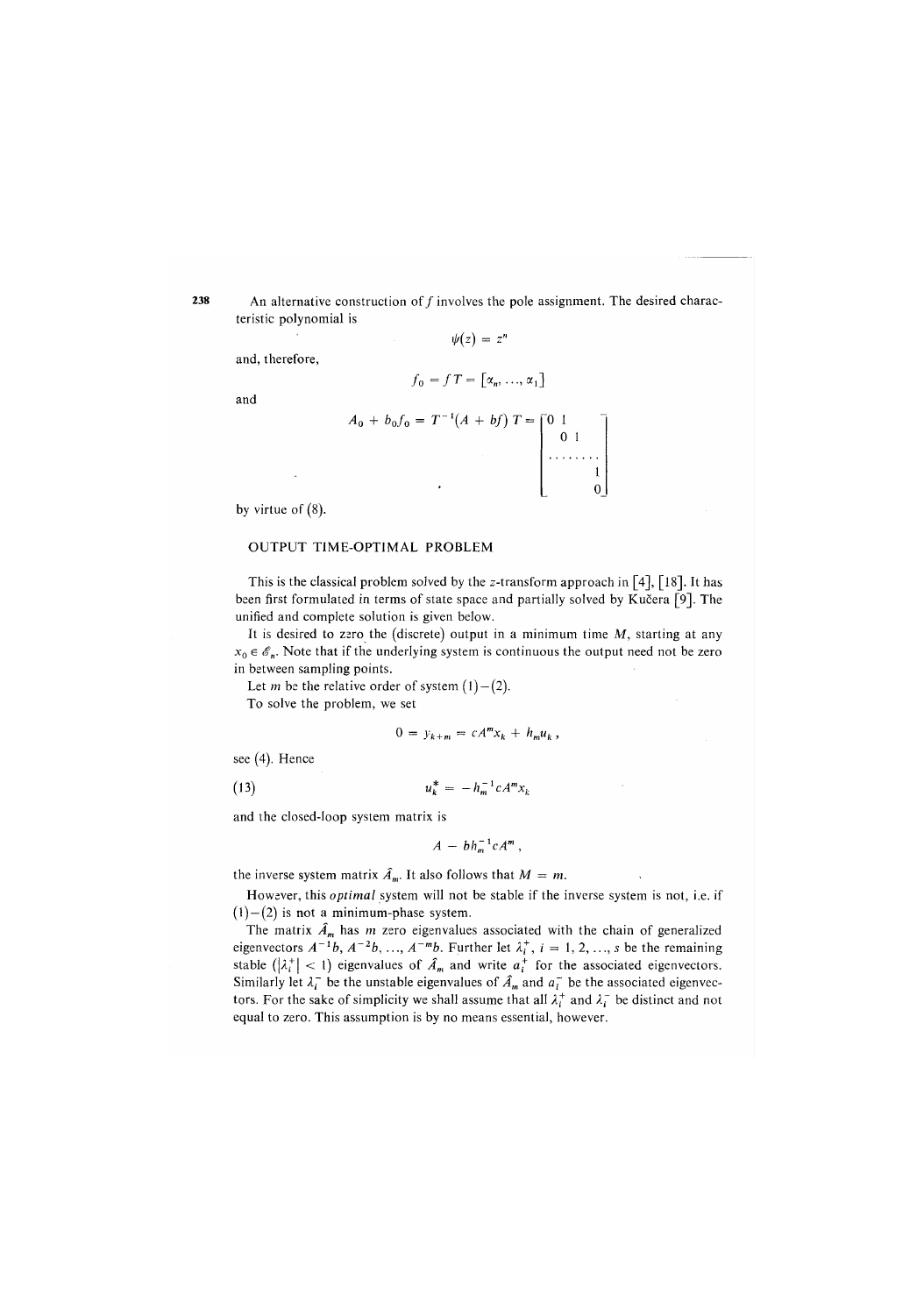Now the state space can be decomposed as follows:

$$
\mathscr{E}_n = \mathscr{A}_m \oplus \mathscr{A}_+ \oplus \mathscr{A}_-
$$

where  $\mathcal{A}_m$ ,  $\mathcal{A}_+$  and  $\mathcal{A}_-$  are the eigensubspaces of  $\hat{A}_m$  associated with the zero, stable, and unstable eigenvalues respectively.

Observe that

$$
\dim \mathscr{A}_m = m,
$$
  
\n
$$
\dim \mathscr{A}_+ = s,
$$
  
\n
$$
\dim \mathscr{A}_- = n - m - s.
$$

It is easy to see that the optimal system will be stable as well if and only if the initial state is transferred to  $\mathscr{A}_m \oplus \mathscr{A}_+$  and will remain there forever.

In a like manner, write  $\mathscr{Y}_j$  for the set of states that can be transferred to  $\mathscr{A}_m \oplus \mathscr{A}_+$ in no more than  $j$  time units. Then

$$
\mathcal{Y}_j \subset \mathcal{Y}_{j+1}, \quad j = 0, 1, \dots,
$$
  

$$
\mathcal{Y}_0 = \mathcal{A}_m \oplus \mathcal{A}_+
$$

and

(14) 
$$
\mathcal{Y}_j = \text{span}\left\{A^{-1}b, ..., A^{-m}b, ..., A^{-m-j}b, A^{-j}a_1^+, ..., A^{-j}a_s^+\right\}.
$$

Let  $\mathscr{Y}_j = \mathscr{E}_n$  for some *j* and set

$$
\mu = \min_j \{j : \mathcal{Y}_j = \mathcal{E}_n \}.
$$

Then the *optimal as well as stable* control is given by

(15)  $u_k^* = f x_k$ ,

where

$$
f[A^{-1}b, ..., A^{-m}b, ..., A^{-m-\mu}b, A^{-\mu}a_1^+, ..., A^{-\mu}a_s^+] =
$$
  
= [-1, 0, ..., 0].

In fact, for any  $x_k = \xi_1 A^{-1}b + \dots + \xi_m A^{-m}b + \dots + \xi_{m+j}A^{-m-j}b + \eta_1 A^{-j} a_1^+ + \dots$  $+ \ldots + \eta_s A^{-j} a_s^+ \in \mathcal{Y}_i$  we have

$$
x_{k+1} = (A + bf) x_k =
$$
  
=  $\xi_1 b + ... + \xi_{m+j} A^{-m-j+1} b + \eta_1 A^{-j+1} a_1^+ + ... +$   
+  $\eta_s A^{-j+1} a_s^+ - \xi_1 b \in \mathcal{Y}_{j-1}$ .

As a result,  $x_{\mu} \in \mathscr{A}_m \oplus \mathscr{A}_+$ . It remains to prove that  $x_{\mu+i} \in \mathscr{A}_m \oplus \mathscr{A}_+$  for  $i = 0, 1, ...$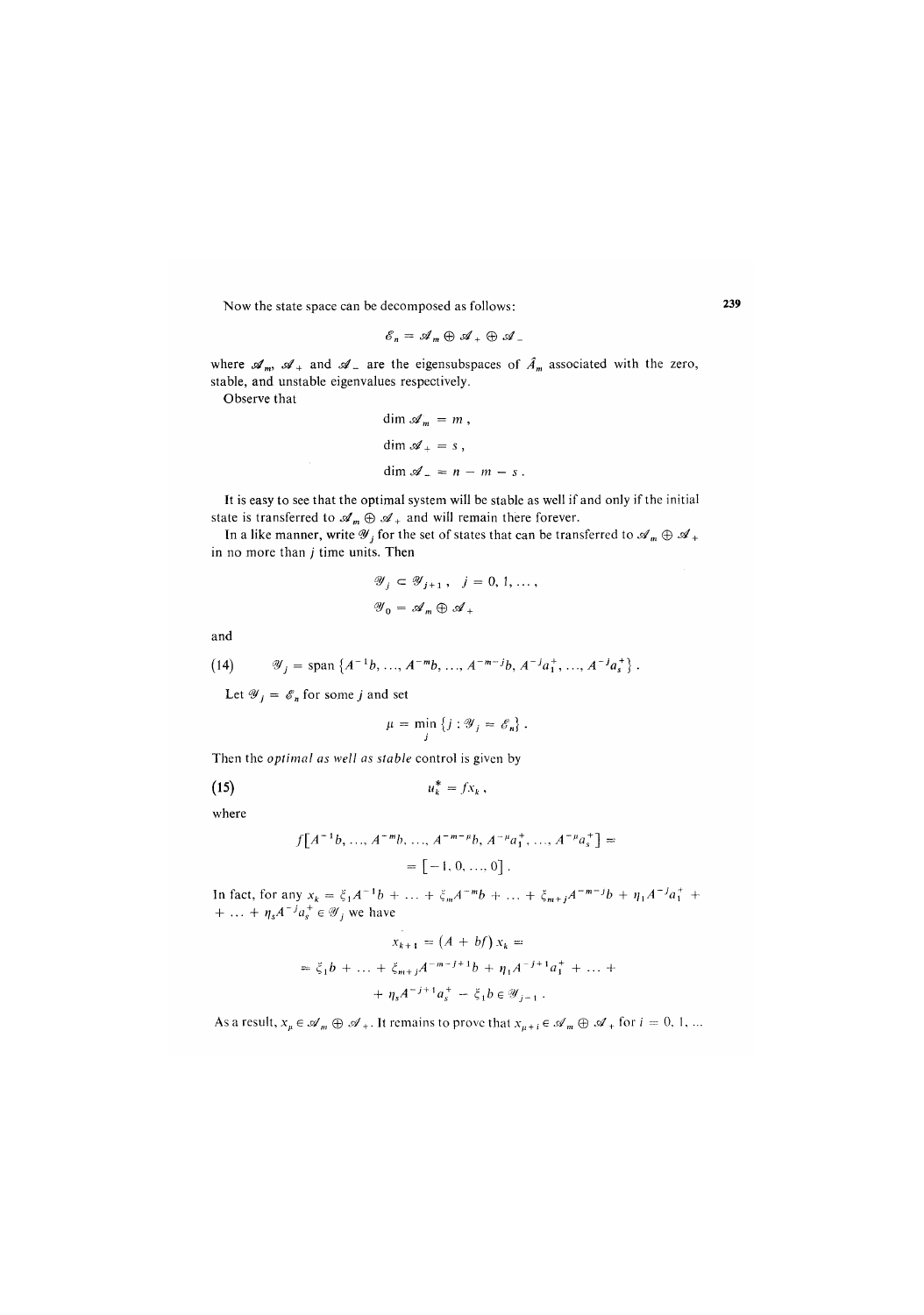240 Firs

st let 
$$
x_{\mu} = \xi_1 A^{-1} b + \dots + \xi_m A^{-m} b \in \mathcal{A}_m
$$
. Then

$$
x_{\mu+1} = (A + bf) x_{\mu} =
$$

$$
= \xi_1 b + \xi_2 A^{-1} b + \dots + \xi_m A^{-m+1} b - \xi_1 b \in \mathscr{A}_{m+1} \subset \mathscr{A}_m
$$

and hence

$$
x_{\mu+m}=0\in\mathscr{A}_m.
$$

Before proceeding we recall that

*A~<sup>l</sup>*

$$
\hat{A}_m a_i^+ = A a_i^+ - b h_m^{-1} c A^m a_i^+ = \lambda_i^+ a_i^+, \quad i = 1, 2, ..., s.
$$

On multiplying the above equation by  $A^{-j-1}$  we get

(16) 
$$
A^{-j}a_i^+ = h_m^{-1}(cA^m a_i^+) A^{-j-1}b + \lambda_i^+ A^{-j-1} a_i^+,
$$

$$
i = 1, 2, ..., s; j = 0, 1, ...
$$

Now let  $x_{\mu} = \eta_1 a_1^+ + \ldots + \eta_s a_s^+ \in \mathcal{A}_+$ . Then (16) yields

$$
a_i^+ = h_m^{-1}(cA^m a_i^+) A^{-1}b + \lambda_i^+ A^{-1} a_i^+,
$$
  

$$
[a_i^- + a_i^-] = h_m^{-1}(cA^m a_i^+) A^{-2}b + \lambda_i^+ A^{-2} a_i^+,
$$

etc. so that

$$
a_i^+ = h_m^{-1}(cA^m a_i^+) A^{-1}b + \lambda_i^+ h_m^{-1}(cA^m a_i^+) A^{-2}b + \dots
$$
  
 
$$
\dots + (\lambda_i^+)^{n-1} h_m^{-1}(cA^m a_i^+) A^{-n}b + (\lambda_i^+)^n A^{-n} a_i^+, \quad i = 1, 2, \dots, s.
$$

It follows that

(17) 
$$
x_{\mu+1} = (A + bf) x_{\mu} =
$$
  
=  $\eta_1 A a_1^+ + ... + \eta_s A a_s^+ - \eta_1 b h_m^{-1} c A^m a_1^+ - ... - \eta_s b h_m^{-1} c A^m a_s^+ =$   
=  $\hat{A}_m x_{\mu} \in \mathcal{A}_+$ .

As a result,  $x_{\mu} \in \mathscr{A}_m \oplus \mathscr{A}_+$  implies not only  $x_{\mu+i} \in \mathscr{A}_m \oplus \mathscr{A}_+$  for  $i = 0, 1, ...$  but even more:

$$
x_{\mu+m+i}\in\mathscr{A}_+\ ,\quad i=0,\,1,\,\ldots
$$

It also results from equation (17) that the state  $x_j \in \mathcal{A}_+$  obeys the same equation as if it were controlled according to *(*13).

Thus

$$
y_{\mu+m+i} = 0 \,, \quad i = 0, 1, \ldots
$$

and the proof of *(*15) has been completed.

It follows from the above that the minimum transfer time *M* is given as

$$
M=\mu+m.
$$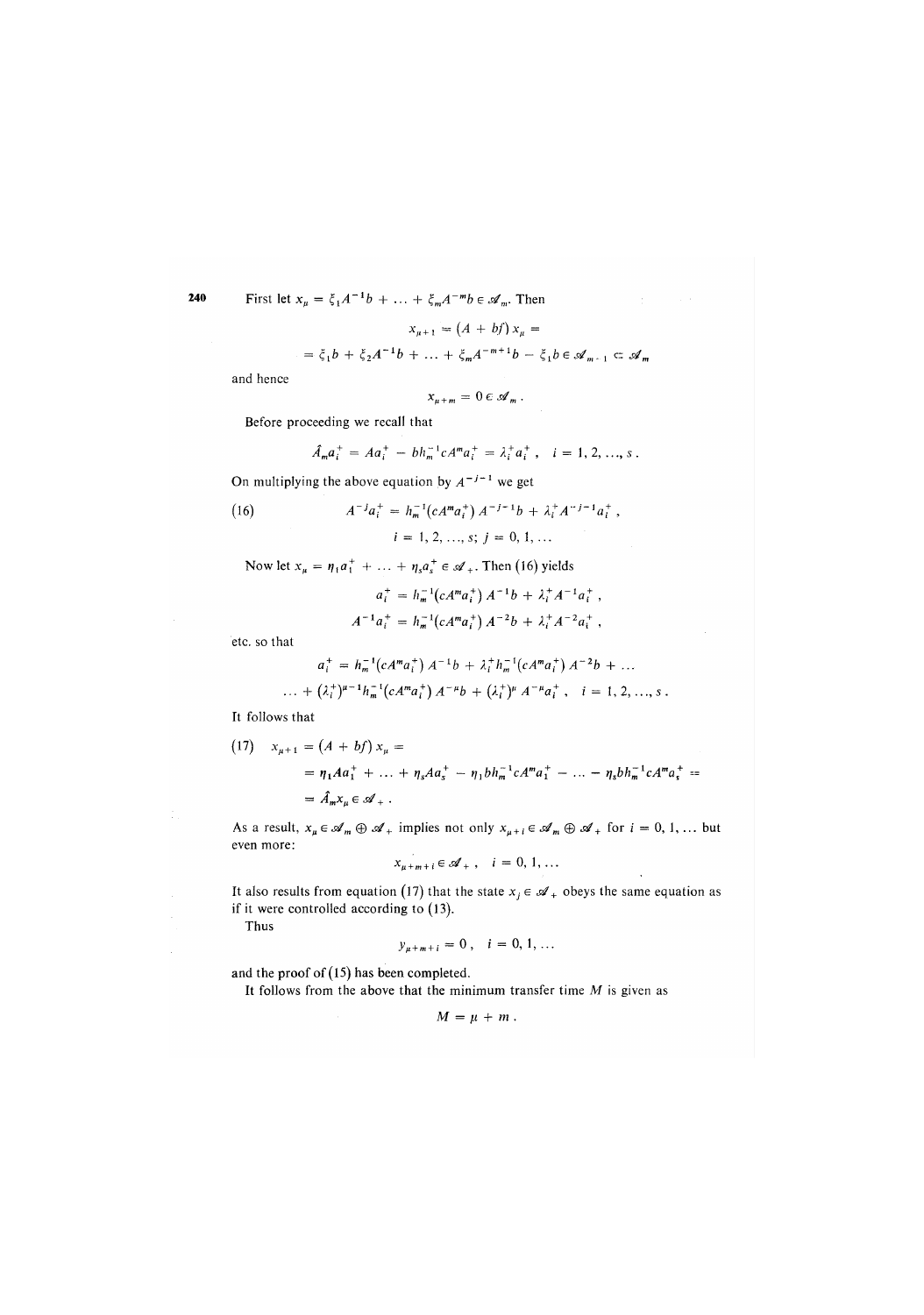To arrive at an expression for  $\mu$  we recall that  $\mu \geq n - s - m$ ; otherwise it would 241 not be enough vectors in (14) to span  $\mathscr{Y}_{\mu}$ . On the other hand,  $\mu \leq n - s - m$ . If this were not true, we could write

$$
A^{-m-\mu}b \in \text{span}\left\{A^{-1}b, \ldots, A^{-m-\mu+1}b, A^{-\mu}a_1^+, \ldots, A^{-\mu}a_s^+\right\}
$$

and since

$$
A^{-\mu}a_i^+ \in \text{span} \{A^{-\mu}b, A^{-\mu+1}a_i^+\}
$$

by (16), we would get  $\mathscr{Y}_{\mu-1} = \mathscr{Y}_{\mu}$ , a contradiction. Hence

$$
\mu = n - s - m \, .
$$

Thus the minimum transfer time is

$$
(18) \t\t\t M = \mu + m = n - s.
$$

To compare (10) and (18),  $M \leq N$  but at the expense of reaching equilibrium in finite time.

The optimal closed-loop system matrix  $A + bf$  has eigenvalues  $\lambda = 0$  and  $\lambda_1^+$ , ...  $..., \lambda_s^*$ . The zero eigenvalue is associated with the generalized-eigenvector chain

$$
A^{-1}b, \ldots, A^{-m}b, \ldots, A^{-m-\mu}b
$$

and the eigenvalue  $\lambda_i^+$  with the eigenvector  $a_i^+$ ,  $i = 1, 2, ..., s$ .

In comparison to (13), it can be seen that stabilizing the system has cost  $\mu$  time units; we had to remove  $n - s - m = \mu$  unstable eigenvalues of  $\hat{A}_m$  and introduce extra  $\mu$  zero eigenvalues instead.

An alternate construction of *j* involves again the pole assignment. The desired characteristic polynomial is

$$
\psi(z) = z^{n-s}(z - \lambda_1^+) \dots (z - \lambda_s^+) = z^n + \beta_1 z^{n-1} + \dots + \beta_s z^{n-s}
$$

and, therefore,

$$
f_0 = f T = [\alpha_n, \ldots, \alpha_{s+1}, \alpha_s - \beta_s, \ldots, \alpha_1 - \beta_1]
$$

where  $\chi(z) = z^n + \alpha_1 z^{n-1} + \ldots + \alpha_n$  is the characteristic polynomial of the given system.

**Example:** To illustrate the theory, consider system (1)—(2) with

$$
A = \begin{bmatrix} 0 & 1 & 0 \\ 0 & 0 & 1 \\ 0.3679 & -1.5809 & 2.2130 \end{bmatrix}, \quad b = \begin{bmatrix} 0 \\ 0 \\ 1 \end{bmatrix},
$$

$$
c = \begin{bmatrix} 0.0792 & 0.4094 & 0.1306 \end{bmatrix}, \quad d = \begin{bmatrix} 0 \end{bmatrix}.
$$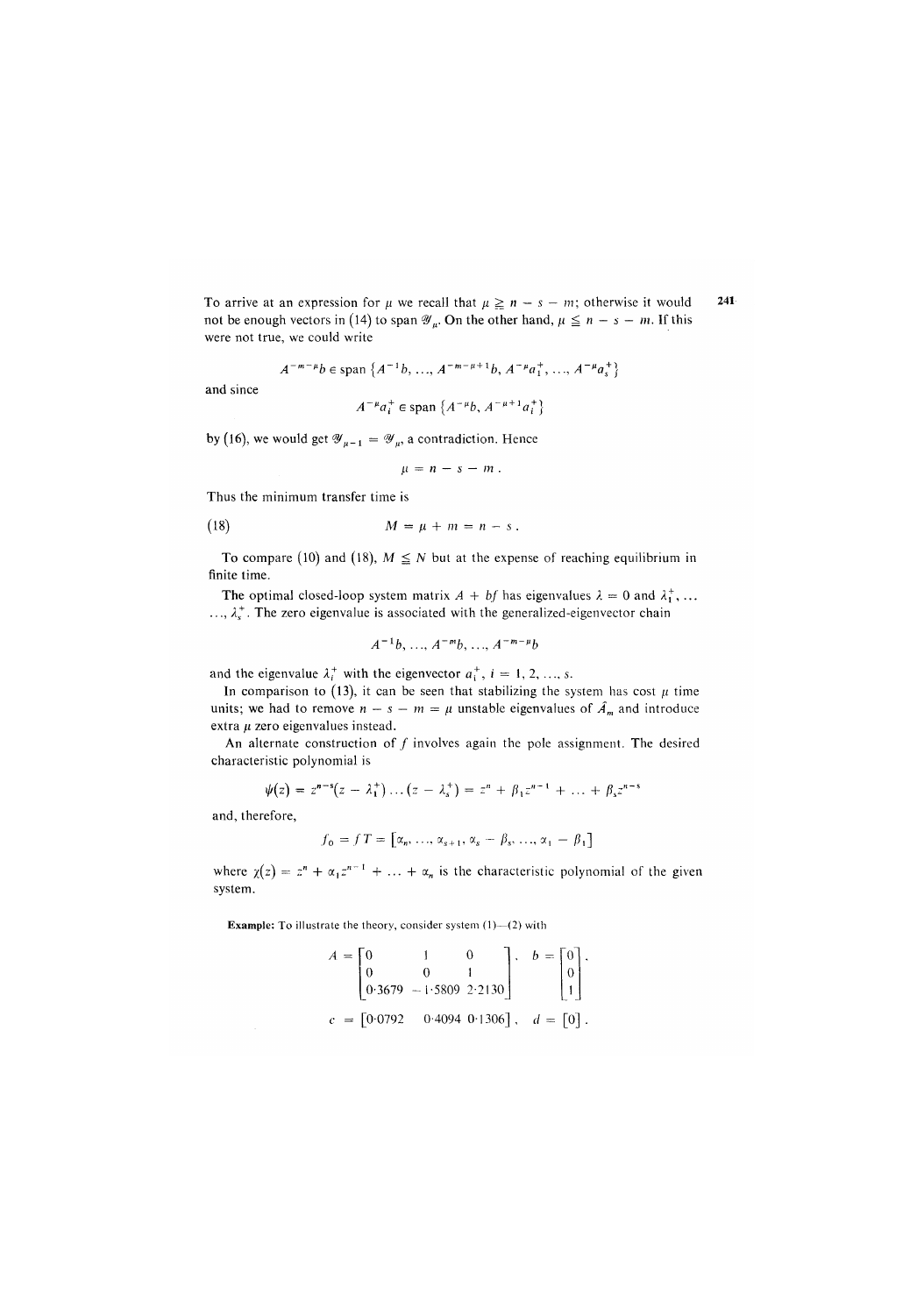242 It can readily be shown that

$$
G(z) = \frac{0.1306z^2 + 0.4094z + 0.0792}{z^3 - 2.2130z^2 + 1.5809z - 0.3679} =
$$

$$
= \frac{0.1306(z + 0.2071)(z + 2.9276)}{(z - 1)(z - 0.6065)^2}
$$

is the transfer function of the system. The discrete system in question can also be viewed as the continuous system

$$
S(p) = \frac{1}{p(p+0.5)^2}
$$

l.

 $\bar{z}$  a

sampled at  $t = 0, 1, 2, ...$ Since

$$
h_0 = [0],
$$
  

$$
h_1 = [0.1306] + 0,
$$

the relative order  $m = 1$  and the inverse system matrix reads

$$
\hat{A}_1 = \begin{bmatrix} 0 & 1 & 0 \\ 0 & 0 & 1 \\ 0 & -0.6065 & -3.1348 \end{bmatrix}
$$

The eigenvalues of  $\hat{A}_1$  are

$$
\lambda = 0,
$$
  
\n
$$
\lambda^+ = -0.2071,
$$
  
\n
$$
\lambda^- = -2.9276
$$

and the associated eigenvectors

$$
A^{-1}b = \begin{bmatrix} 2.7183 \\ 0 \\ 0 \end{bmatrix}, \quad a^{+} = \begin{bmatrix} 4.8286 \\ -1 \\ 0.2071 \end{bmatrix}, \quad a^{-} = \begin{bmatrix} 0.3416 \\ -1 \\ 2.9276 \end{bmatrix}.
$$

Hence

$$
\mathscr{A}_1 = \text{span} \{A^{-1}b\},
$$
  

$$
\mathscr{A}_+ = \text{span} \{a^+\}, \qquad s = 1,
$$
  

$$
\mathscr{A}_- = \text{span} \{a^-\}.
$$

The minimum transfer time *M* is equal to  $n - s = 2$ . The optimal as well as stable control law  $f$  follows from (15). We obtain

> $\left[A^{-1}b, A^{-2}b, A^{-1}a^{+}\right] = |2.7183 \ 11.6814 \ 27.3284$ 0 2-7183 4-8286  $0 \t 0 \t -1$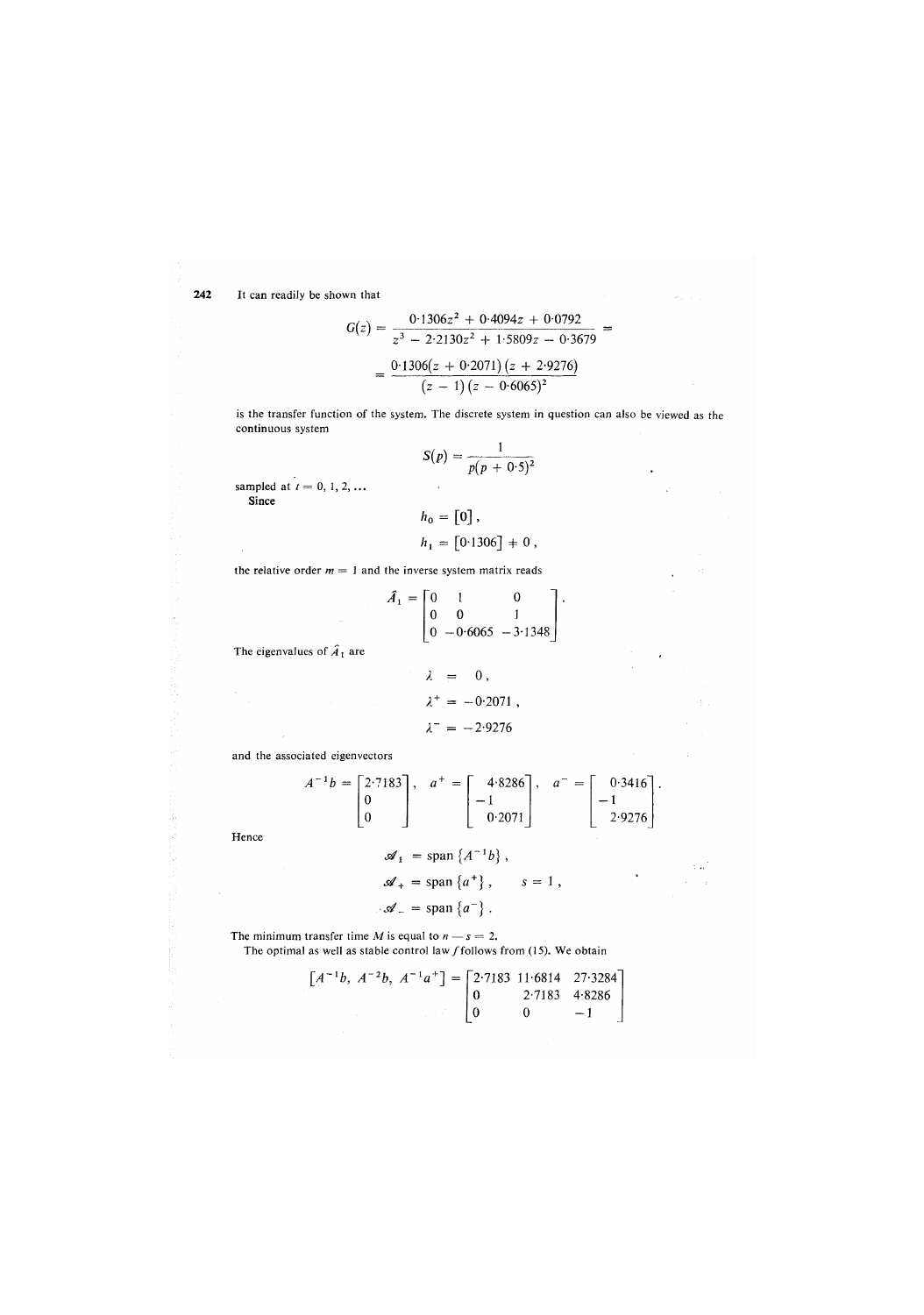and hence

$$
f = \left[ -0.3679 \, 1.5809 \, -2.4201 \right].
$$

Since the system is already exhibited in the controllable canonical form and

$$
\begin{aligned} \chi(z) &= z^3 - 2 \cdot 2130z^2 + 1 \cdot 5809z - 0 \cdot 3679 \,, \\ \psi(z) &= z^2(z + 0 \cdot 2071) = \\ &= z^3 + 0 \cdot 2071z^2 \,, \end{aligned}
$$

the pole assignment technique can readily be applied to yield the same result.

#### REVIEW OF STATE QUADRATIC-COST PROBLEM

This problem is quite involved to solve by means of z-transform [18], even for single-input single-output systems. In the state space form it has been introduced by Kalman  $[7]$ ,  $[8]$ ; see also  $[2]$ .

We are to control system (1) in such a way that the following cost functional

(19) 
$$
J = \frac{1}{2} \sum_{k=0}^{\infty} x_k' Q x_k + r u_k^2
$$

be minimized for any  $x_0 \in \mathscr{E}_n$ .

Here *Q* and *r* are  $n \times n$  and  $1 \times 1$  symmetric matrices respectively. It will be assumed that  $Q \ge 0$  and  $r > 0$ .

We invoke dynamic programming  $\lceil 1 \rceil$ ,  $\lceil 19 \rceil$  to obtain the optimal control

(20) 
$$
u_k^* = -(r + b'Pb)^{-1} b'PAx_k.
$$

Here *P* is an  $n \times n$  symmetric nonnegative definite matrix solution of the algebraic equation

(21) 
$$
P - A'PA + A'Pb(r + b'Pb)^{-1}b'PA - Q = 0.
$$

The minimal value *J\** of J is given by

$$
J^* = \frac{1}{2} x'_0 P x_0 \; .
$$

Before proceeding any further we define the pair  $(A, b)$  to be *stabilizable* [20] if there exists an  $1 \times n$  matrix f such that  $A + bf$  is stable, and, dually, the pair  $(c, A)$ is said to be *detectable if (A', c')* is stabilizable.

Another characterization of stabilizability and detectability utilizes the concept of controllable and observable eigenvalues of *A* [5] : (*A*, *b)* is stabilizable if and only if the unstable eigenvalues of *A* are controllable through *b,* ard *(c, A)* is detectable if and only if the unstable eigenvalues of *A* are observable in *c.* 

Unfortunately, the solution *P* of (21), if it exists at all, is not generally unique.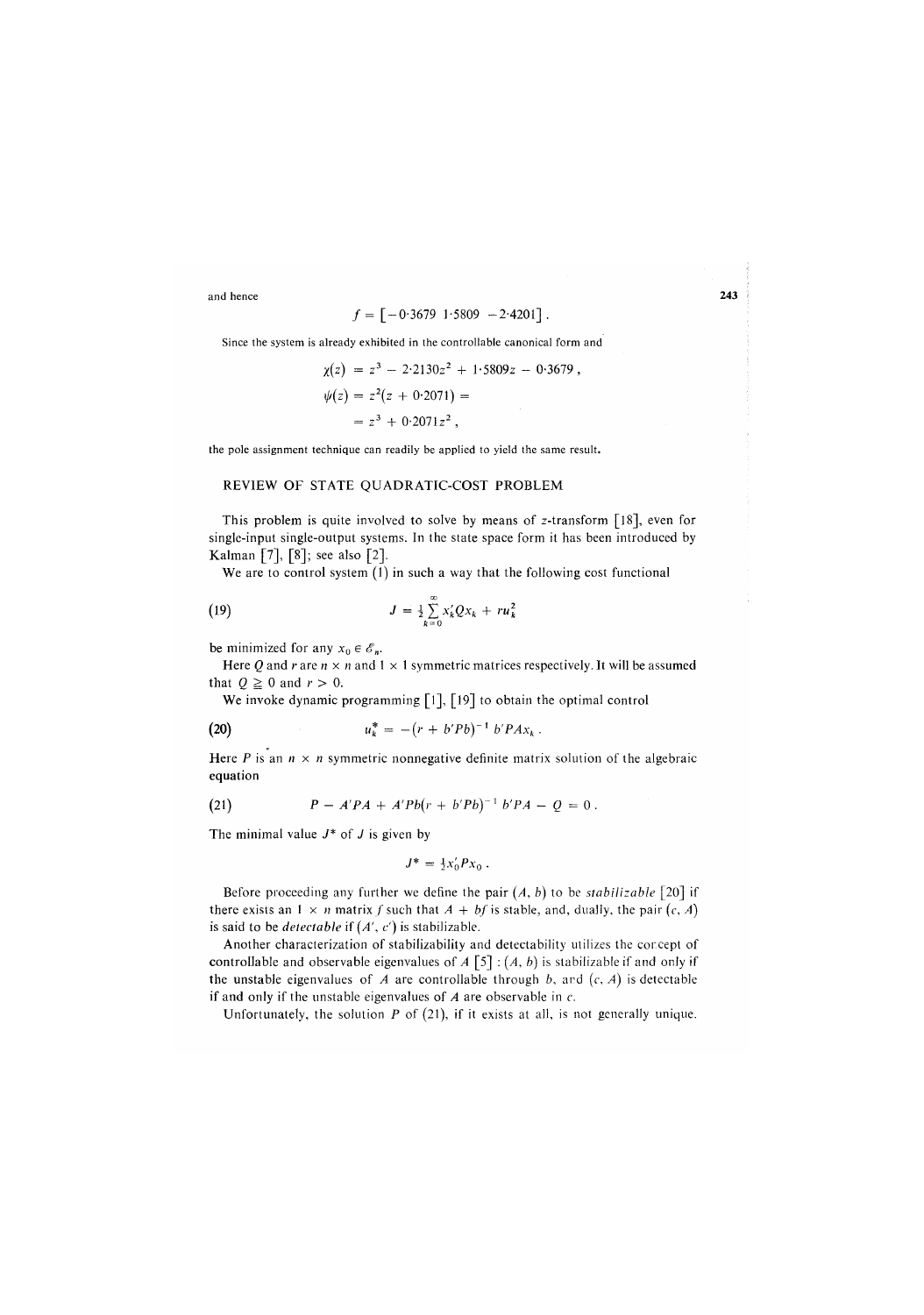There can be negative definite, indefinite, or even nonsymmetric solutions, which are of no value to us. Kucera has recently proved the following fundamental theorem [10], [12]:

Let  $br^{-1}b' = b_1b'_1$  and  $Q = C'_1C_1$ , where  $b_1$  and  $C_1$  are matrices of full rank such that rank  $b_1 = \text{rank } br^{-1}b'$  and rank  $C_1 = \text{rank } Q$ . Then stabilizability of  $(A, b_1)$ and detectability of  $(C_1, A)$  is necessary and sufficient for equation (21) to have a unique solution  $P \ge 0$  yielding a stable closed-loop system.

We find it convenient to introduce the *costate*  $p_k$  by

$$
p_k = \frac{\partial J^*}{\partial x_k} = x'_k P \; .
$$

Then we have the following two-point boundary value problem [15]

(22) 
$$
x_{k+1} = Ax_k - br^{-1}b'p'_{k+1},
$$

$$
p_k = x'_k Q + p_{k+1} A
$$

to be solved instead of equation *(*21).

On rearranging,

$$
\begin{bmatrix} x_{k+1} \\ p'_{k+1} \end{bmatrix} = H \begin{bmatrix} x_k \\ p'_k \end{bmatrix}
$$

where 
$$
H
$$
 is the  $2n \times 2n$  matrix below:

$$
H = \begin{bmatrix} A + br^{-1}b'A'^{-1}Q, & -br^{-1}b'A'^{-1} \\ -A'^{-1}Q, & A'^{-1} \end{bmatrix}
$$

$$
H \begin{bmatrix} x \\ y \end{bmatrix} = \lambda \begin{bmatrix} x \\ y \end{bmatrix}, \lambda \neq 0.
$$

Then it is easy to show that

$$
\left[-y', x'\right]H^{-1} = \lambda \left[-y', x'\right]
$$

and hence

Let

$$
\left[-y', x'\right]H = \lambda^{-1}\left[-y', x'\right].
$$

To put it in words, if *H* has an eigenvalue  $\lambda$  it has also the eigenvalue  $\lambda^{-1}$ . It has been established in [14], [13] that every solution *P* of *(*21) takes the form

$$
P = YX^{-1},
$$

where

$$
X = [x_1, x_2, ..., x_n],
$$
  

$$
Y = [y_1, y_2, ..., y_n]
$$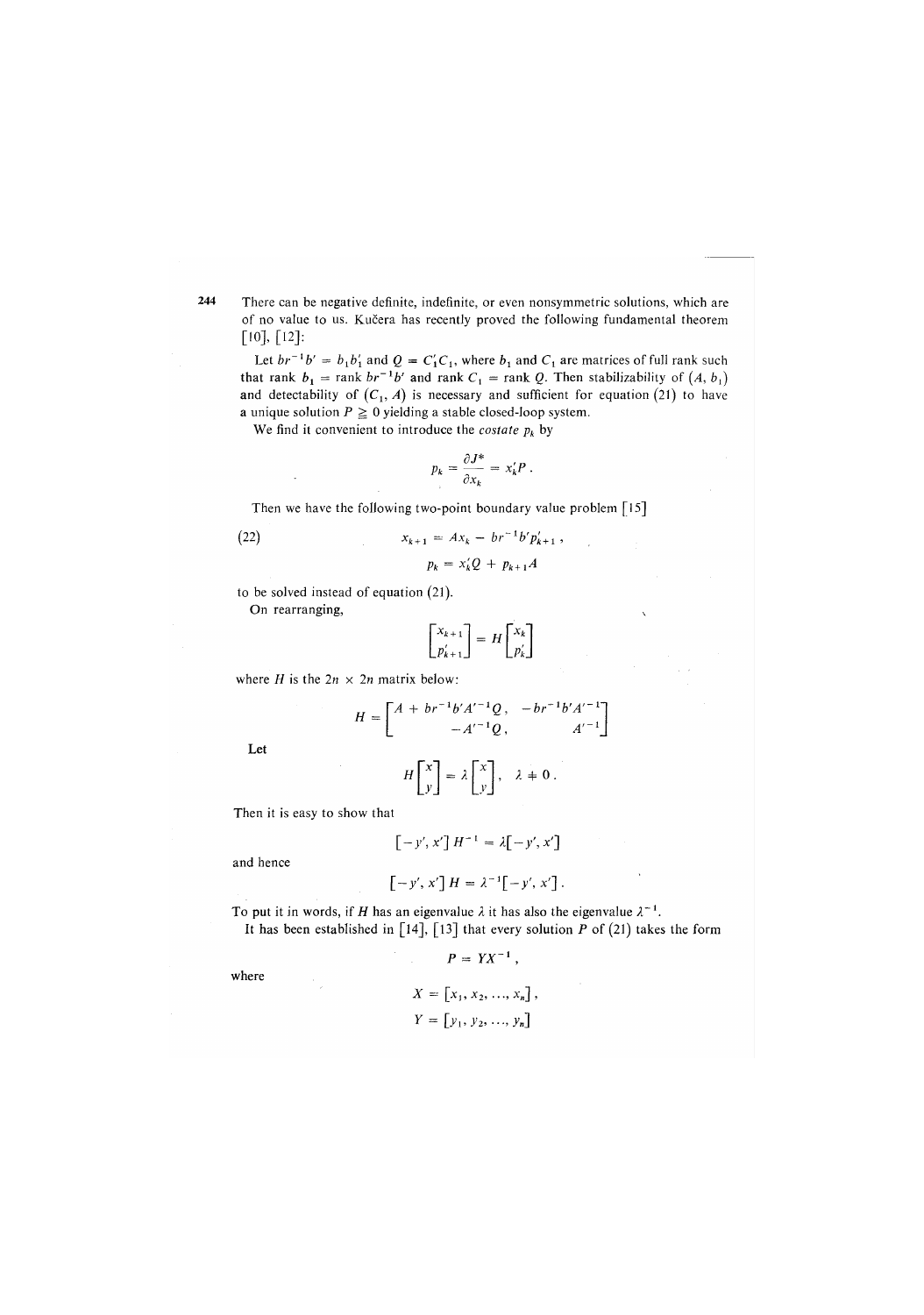and  $\begin{bmatrix} \cdot \\ \cdot \\ \cdot \end{bmatrix}$ ,  $i = 1, 2, ..., n$  are the eigenvectors or generalized eigenvectors of *H* as-

sociated with such an *n*-tuple of eigenvalues  $\lambda_i$  that  $X^{-1}$  exists. Moreover, with any generalized eigenvector all lower-ranking ones must also be used.

It is important to note that  $A - b(r + b'Pb)^{-1} b'PA$ , the closed-loop system matrix yielded by P, has  $\lambda_i$ ,  $i = 1, 2, ..., n$  as its eigenvalues and  $x_i$  as the associated eigenvectors. It implies that *P* generates a stable closed-loop system if, and only if, it corresponds to the choice of stable eigenvalues  $\lambda_i$  of *H*,  $i = 1, 2, ..., n$ .

In case  $(C_1, A)$  is not detectable, equation (21) will have at least two nonnegative solutions and the *optimal* solution will no more coincide with the *stable* one [11].

#### OUTPUT QUADRATIC-COST PROBLEM

This problem has been completely solved by the z-transform approach in [4], [18]. From the state-space point of view it can be regarded as a special case of the previous problem provided  $r \ge 0$  is allowed. Nevertheless, we are providing a deeper insight, which, to the author's knowledge, originates here.

It is desired to control system  $(1) - (2)$  so as to minimize the cost

(23) 
$$
J = \frac{1}{2} \sum_{k=0}^{\infty} y_k^2
$$

for any  $x_0 \in \mathscr{E}_n$ .

Unlike (19), functional (23) involves no control  $(r = 0)$  and hence the above results are not directly applicable.

Let  $m \ge 0$  be the relative order (discrete output delay) of system  $(1) - (2)$ . Then *(*23) is minimized if and only if the cost

(24) 
$$
J_m = \frac{1}{2} \sum_{k=0}^{\infty} y_{k+m}^2
$$

is minimized. Making use of *(*4),

(25) 
$$
J_m = \frac{1}{2} \sum_{k=0}^{\infty} x'_k Q x_k + 2x'_k s u_k + r u_k^2,
$$

where

(26) 
$$
Q = A^m c^r c A^m,
$$

$$
s = A^m c^r h_m,
$$

$$
r = h_m^2 > 0.
$$

The substitution

(27)  $\tilde{u}_k = u_k + r^{-1} s' x_k$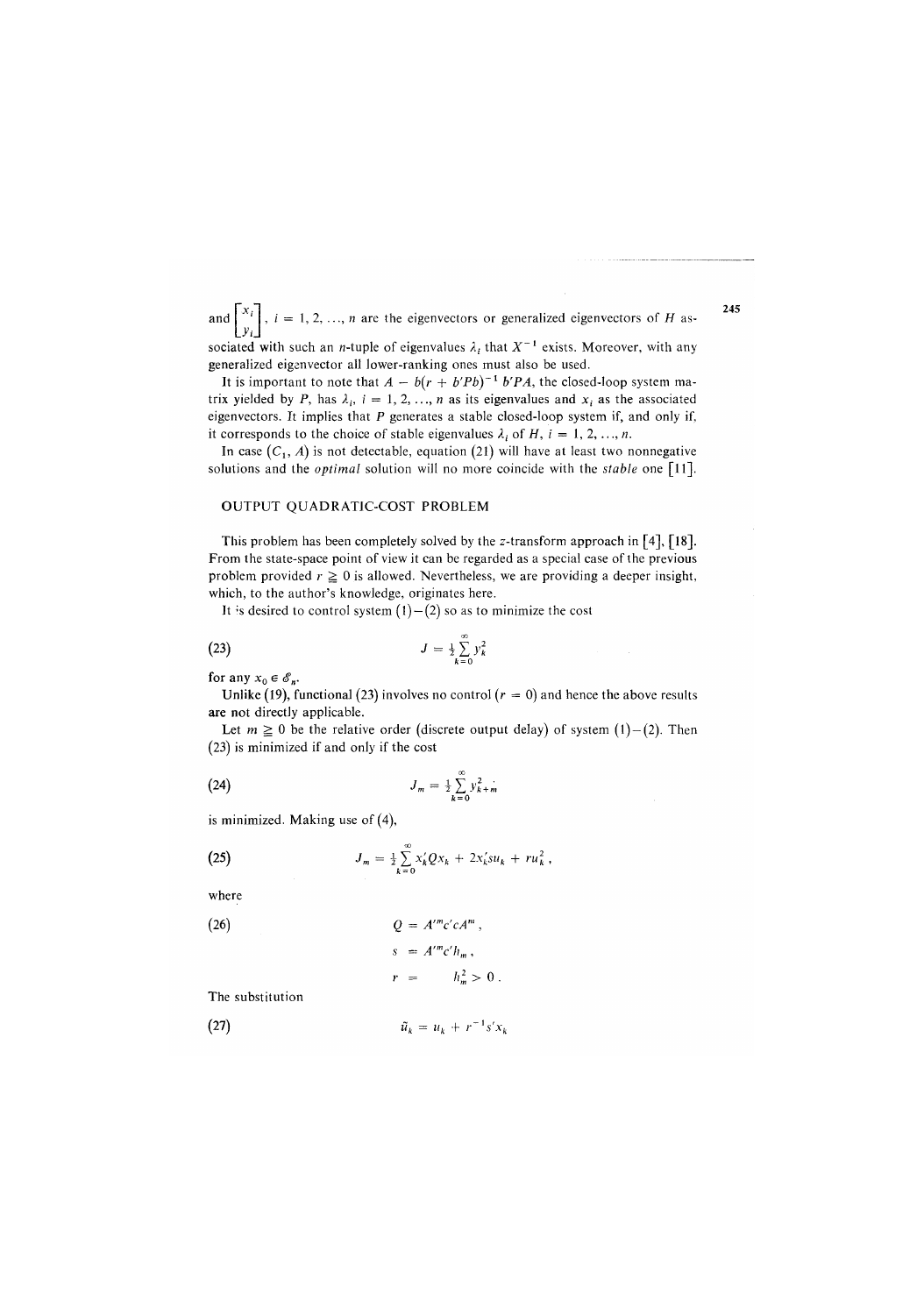246 eliminates the cross-term in (25). The state term in (25) also vanishes due to (26),

$$
\widetilde{Q} = Q - sr^{-1}s' = 0,
$$

and (25) simplifies to

$$
J_m = \frac{1}{2}\sum_{k=0}^\infty h_m^2 u_k^2.
$$

Equation  $(1)$  is thus modified to

$$
x_{k+1} = \tilde{A}x_k + b\tilde{u}_k
$$

where

$$
\widetilde{A} = A - br^{-1} s' \equiv \widehat{A}_m,
$$

 $\pm$   $\pm$ 

÷. a se

 $\bar{\tau}^{(1)}$  14

 $\overline{1}$ 

 $\bar{\rho} \bar{\rho} = \rho^0$ 

the inverse system matrix.

This is exactly the state quadratic-cost problem with

(28)  $Q = 0$ ,

$$
r = h_m^2,
$$
  

$$
A = \hat{A}_m,
$$

that is, equation (21) reads

(29) 
$$
P - \hat{A}'_m P \hat{A}_m + \hat{A}'_m P b (h_m^2 + b' P b)^{-1} b' P \hat{A}_m = 0.
$$

The only difficulty involved is that  $\hat{A}_m^{-1}$ ,  $m > 0$ , does not exist. The nature of the problem, however, implies that a solution does exist. To circumvent the difficulty, write

$$
\mathscr{E}_n = (\mathscr{A}_+ \oplus \mathscr{A}_-) \oplus (\mathscr{A}_+ \oplus \mathscr{A}_-)^{\perp}
$$

and define the *generalized inverse*  $\hat{A}_m^*$  of  $\hat{A}_m$  as follows:

$$
\hat{A}_m \hat{A}_m^* x = x, \quad x \in \mathcal{A}_+ \oplus \mathcal{A}_-
$$
  

$$
\hat{A}_m^* y = 0, \quad y \in (\mathcal{A}_+ \oplus \mathcal{A}_-)^{\perp}.
$$

Roughly speaking,  $\hat{A}_m^*$  acts as  $\hat{A}_m^{-1}$  on  $\mathscr{A}_+ \oplus \mathscr{A}_-$  and as zero on  $(\mathscr{A}_+ \oplus \mathscr{A}_-)^\perp$ . It follows that  $(\tilde{A}_m \tilde{A}_m^*)' = \tilde{A}_m \tilde{A}_m^*$ .

Now we are able to solve equation (22) for  $p_{k+1}$ :

$$
p_{k+1} = x'_k Q \hat{A}_m^* + p_k \hat{A}_m^*.
$$

In view of (28) the matrix *H* becomes

$$
H = \begin{bmatrix} \hat{A}_m, & -b h_m^{-2} b' \hat{A}_m^{*} \\ 0, & \hat{A}_m^{*} \end{bmatrix}.
$$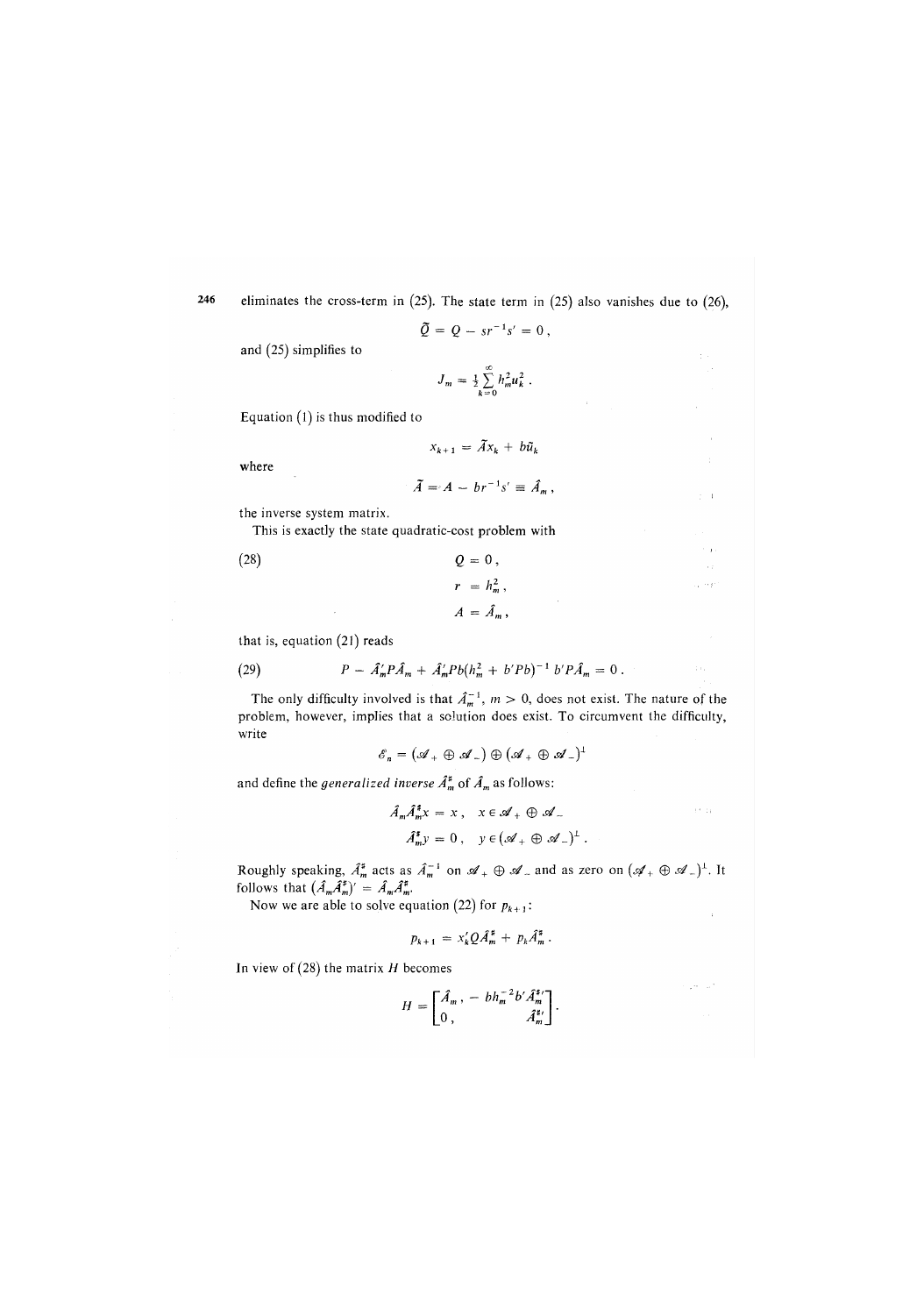The eigenvalues of *H* are those of  $A_m$  and  $A_m^*$ . Let for  $\lambda_i \neq 0$ 

$$
\hat{A}_{m}a_{i} = \lambda_{i}a_{i},
$$
  
\n
$$
r_{i}\hat{A}_{m} = \lambda_{i}r_{i}.
$$
  
\n
$$
\hat{A}_{m}^{\dagger}a_{i} = \lambda_{i}^{-1}a_{i}
$$

Then

$$
A_m a_i = \lambda_i a_i
$$

$$
r_i \hat{A}_m^* = \lambda_i^{-1} r_i
$$

by definition of *A*\*.

It follows by direct verification for  $\lambda_i + 0$  that

$$
H\begin{bmatrix} a_i \\ 0 \end{bmatrix} = \lambda_i \begin{bmatrix} a_i \\ 0 \end{bmatrix},
$$

$$
H\begin{bmatrix} R'_i r'_i \\ r'_i \end{bmatrix} = \lambda_i^{-1} \begin{bmatrix} R'_i r'_i \\ r'_i \end{bmatrix}
$$

where  $R'_i = (\lambda_i \hat{A}_m - I)^{-1} bh_m^{-2} b'.$ In the case of zero eigenvalues,

$$
H\begin{bmatrix} A^{-i}b \\ 0 \end{bmatrix} = \begin{bmatrix} A^{-(i-1)}b \\ 0 \end{bmatrix}, \quad i = m, m - 1, ..., 2,
$$

$$
= \begin{bmatrix} 0 \\ 0 \end{bmatrix}, \quad i = 1
$$

and also

$$
H\begin{bmatrix}0\\z_i'\end{bmatrix}=\begin{bmatrix}0\\0\end{bmatrix}, i=1,2,...,m,
$$

where  $z_iA_m^* = 0$ . Note that the eigenvectors  $\begin{bmatrix} 1 \end{bmatrix}$  can form no solution of (29) since

*X~<sup>l</sup>* would not exist.

There is always the solution  $P = 0$  to equation (29). The corresponding control  $\tilde{u}_k^* = 0$  is certainly *optimal* since  $J_m^* = 0$ . By virtue of (27) and (26) we obtain

$$
u_k^* = -h_m^{-1}cA^m
$$

while the closed-loop system matrix becomes

$$
A-bh_m^{-1}cA^m=\hat{A}_m.
$$

As a result the optimal control system is stable if and only if the inverse system is so, or equivalently, if the given system enjoys the minimum-phase property. Moreover, the optimal strategy for the output quadratic-cost problem coincides with that of the output time-optimal problem.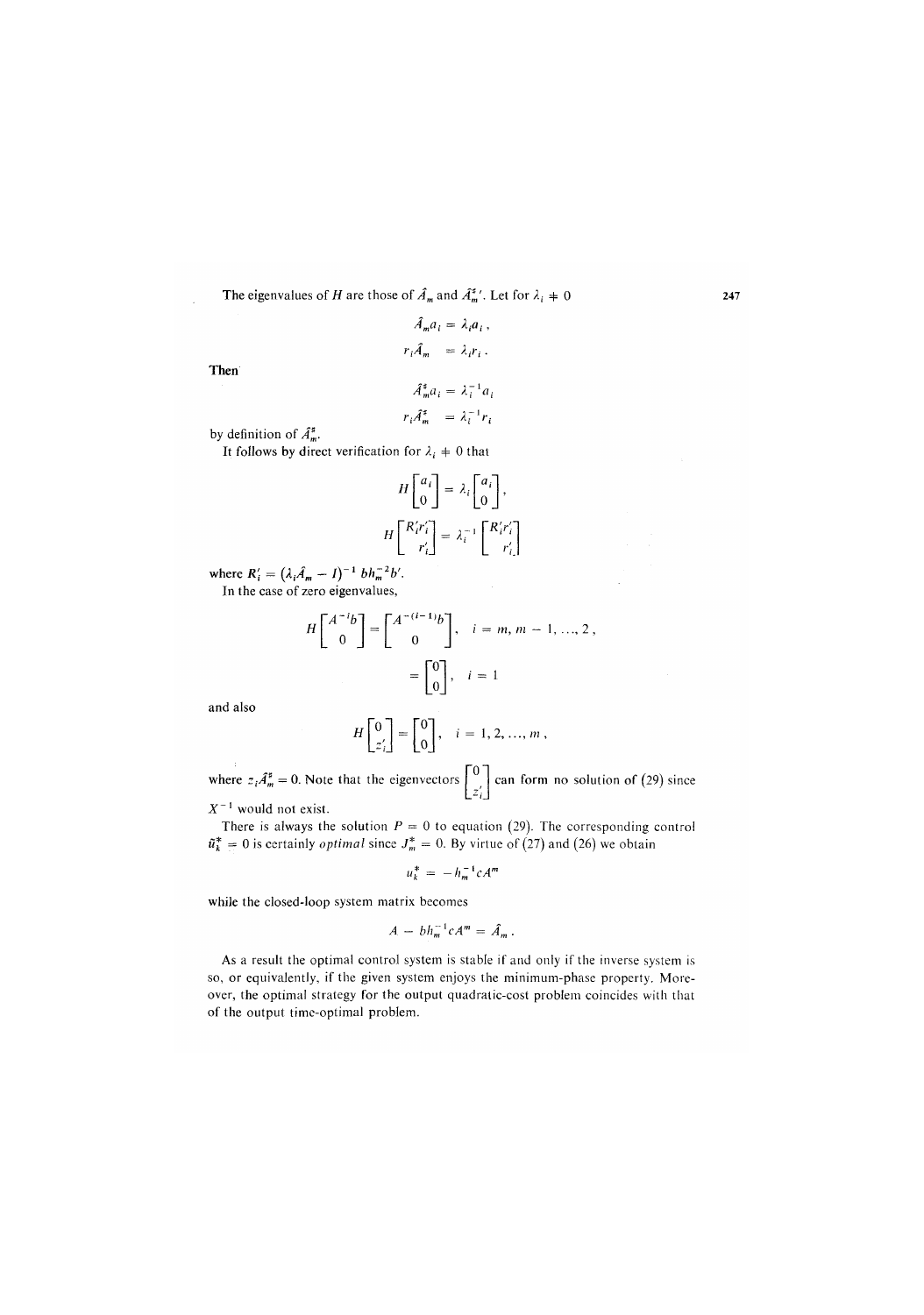System (1)-(2) is assumed to be stabilizable. It follows that the pair  $(\hat{A}_m, b_1)$  is stabilizable, too. Since  $Q = 0$ , however, the pair  $(C_1, \hat{A}_m)$  is never observable. In case  $\hat{A}_m$  is stable,  $(C_1, \hat{A}_m)$  is detectable and  $P = 0$  is the only nonnegative solution of (29). If  $\hat{A}_m$  is not stable, i.e. system  $(1) - (2)$  is not of minimum phase, the pair  $(C_1, \hat{A}_m)$  is not detectable. Hence there exist at least two nonnegative solutions to (29): *P =* 0, the *optimal but not stable* one, and another solution which is *optimal as well as stable.* 

To extract the latter solution we have to choose the stable eigenvalues of *H,* that is to set

$$
(30) \t\t\t P = Y X^{-1}
$$

where

$$
\begin{bmatrix} X \\ Y \end{bmatrix} = \begin{bmatrix} A^{-1}b, \dots, A^{-m}b, a_1^+, \dots, a_s^+, R'_1r_1^{-}, \dots, R'_{n-m-s} r_{n-m-s}^{-1} \\ 0, \dots, 0, 0, \dots, 0, r_1^{-}, \dots, r_{n-m-s}^{-1} \end{bmatrix}
$$

This is the state space equivalent to spectral factorization. Solution (30) yields, by equation (20), the control

$$
\tilde{u}_k^* = -(h_m^2 + b'Pb)^{-1} b' P \hat{A}_m x_k,
$$

i.e.,

$$
u_k^* = f x_k
$$

where

(31) 
$$
f = -(h_m^2 + b'Pb)^{-1} b'P\hat{A}_m - h_m^{-1}cA^m.
$$

The first term in (31) has the desired stabilizing effect.

The optimal as well as stable closed-loop system therefore obeys the equation

$$
x_{k+1} = \left[\hat{A}_m - b(h_m^2 + b'Pb)^{-1} b'P\hat{A}_m\right]x_k
$$

and has eigenvalues  $\lambda = 0, \lambda_i^+, i = 1, 2, ..., s$  and  $(\lambda_i^-)^{-1}, i = 1, 2, ..., n - m - s$ . The chain  $A^{-1}b, ..., A^{-m}b$  is associated with  $\lambda = 0$ , the eigenvectors  $a_i^+$  with  $\lambda_i^+$ and  $R'_i r_i^{-1}$  with  $(\lambda_i^-)^{-1}$ .

It is of interest to note that the eigenvalues and eigenvectors of  $\hat{A}_m$  only, not of *H*, are required. Also the generalized inverse  $\hat{A}_m^*$  does not enter any computations and was introduced for formal reasons only.

The cost  $J_m^*$  of the optimal control takes the value

$$
J_m^* = \frac{1}{2}x_0'Px_0
$$

consistently with the previous section.

Another possible synthesis technique is that of pole placement. The desired char-

2.48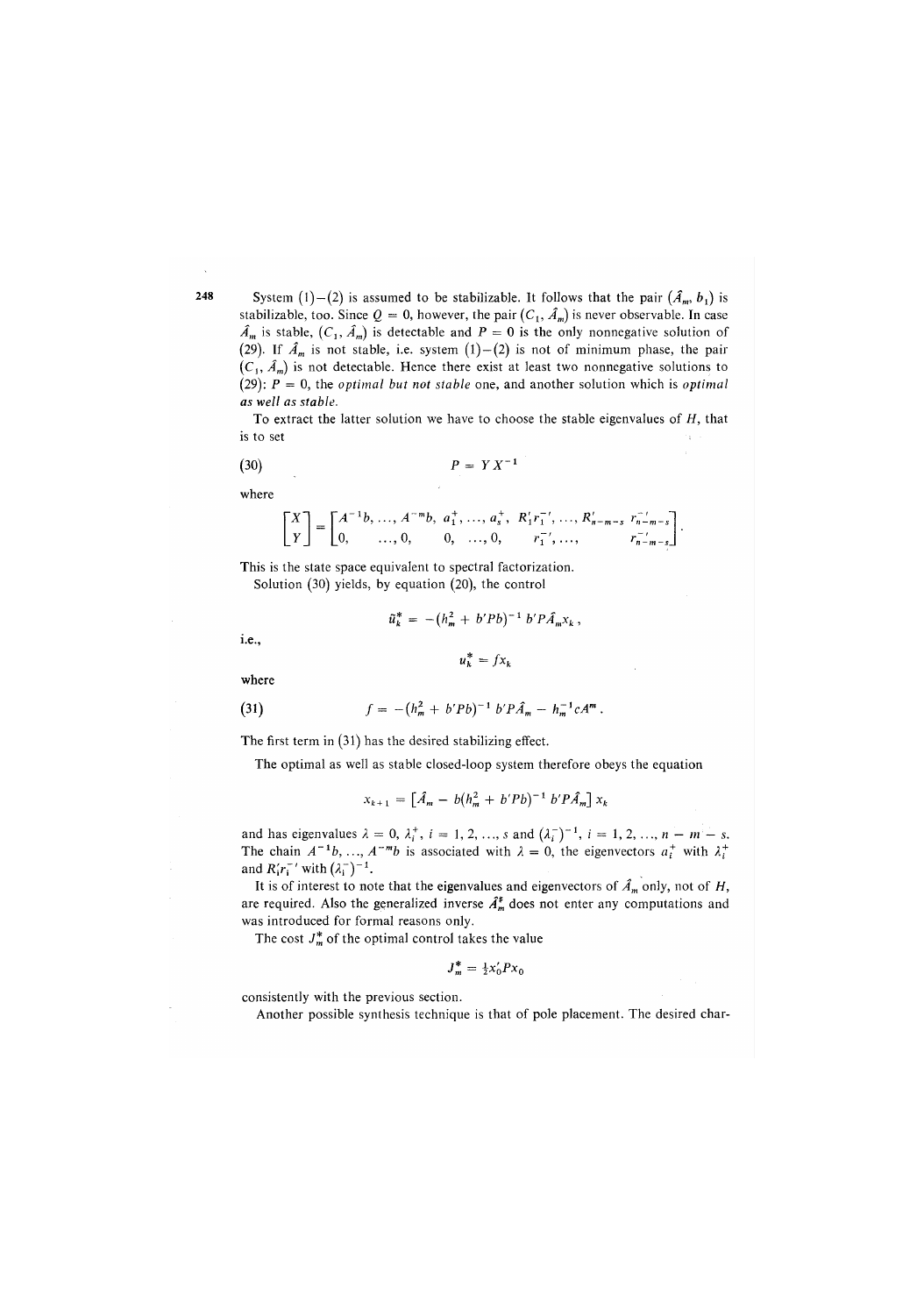acteristic polynomial is

$$
\psi(z) = z^{m}(z - \lambda_{1}^{+}) \dots (z - \lambda_{s}^{+}) (z - (\lambda_{1}^{-})^{-1}) \dots (z - (\lambda_{n-m-s}^{-})^{-1}) =
$$
  
=  $z^{n} + \beta_{1} z^{n-1} + \dots + \beta_{n-m} z^{n-m}$ .

Hence the optimal as well as stable control gain satisfies

$$
f_0 = fT = [\alpha_n, \ldots, \alpha_{n-m+1}, \alpha_{n-m} - \beta_{n-m}, \ldots, \alpha_1 - \beta_1]
$$

where  $\chi(z) = z^n + \alpha_1 z^{n-1} + \ldots + \alpha_n$  is the characteristic polynomial of the given system.

**Example**. As an illustrative example consider again the system

$$
A = \begin{bmatrix} 0 & 1 & 0 \\ 0 & 0 & 1 \\ 0.3679 & -1.5809 & 2.2130 \end{bmatrix}, \quad b = \begin{bmatrix} 0 \\ 0 \\ 1 \end{bmatrix},
$$

$$
c = \begin{bmatrix} 0.0792 & 0.4094 & 0.1306 \end{bmatrix}, \quad d = \begin{bmatrix} 0 \end{bmatrix}.
$$

To compute  $f$  we extra need the vectors

 $\sim 10$ 

$$
r^{-1} = \begin{bmatrix} 0 \\ 0.2071 \\ 1 \end{bmatrix}, \quad R'r^{-1} = \begin{bmatrix} 168.6425 \\ -57.6045 \\ 19.6764 \end{bmatrix}.
$$

In the light of the previous computations we can write

$$
X = \begin{bmatrix} 2.7183 & 4.8286 & 168.6425 \\ 0 & -1 & -57.6045 \\ 0 & 0.2071 & 19.6764 \end{bmatrix}, \quad Y = \begin{bmatrix} 0 & 0 & 0 \\ 0 & 0 & 0.2071 \\ 0 & 0 & 1 \end{bmatrix}
$$

and

$$
P = YX^{-1} = \begin{bmatrix} 0 & 0 & 0 \\ 0 & 0.0055 & 0.0267 \\ 0 & 0.0267 & 0.1290 \end{bmatrix}
$$

Therefore (31) results in

$$
f = \begin{bmatrix} -0.3679 & 1.5101 & -2.7617 \end{bmatrix}.
$$

The same formula is obtained by invoking the pole assignment technique for

$$
\psi(z) = z(z + 0.2071)(z + 0.3416) = z^3 + 0.5487z^2 + 0.0708z.
$$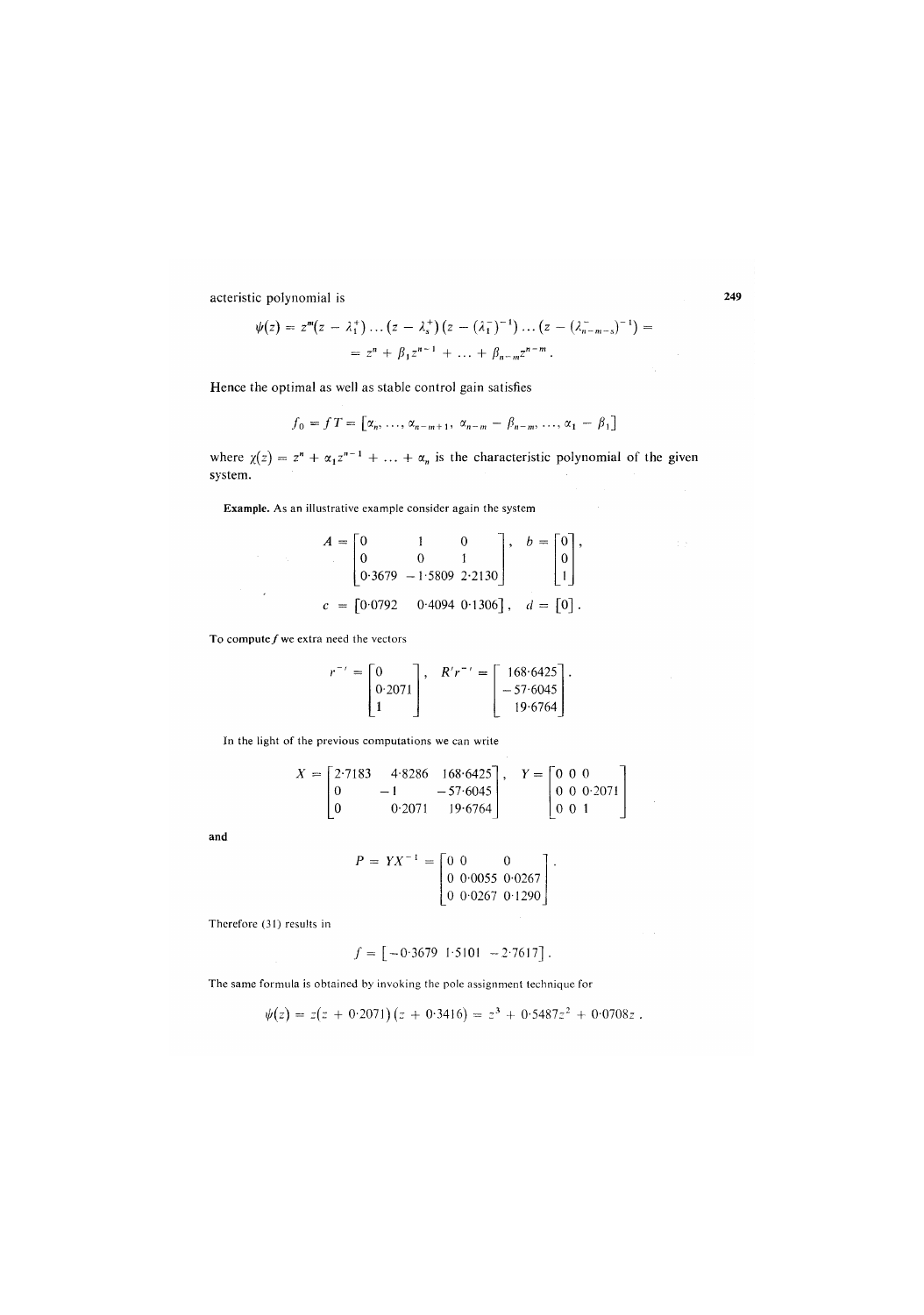#### 250 **CONCLUSIONS**

In this paper a unified state space approach to the synthesis of the time-optimal and quadratic-cost controls has been established. In either case the "state" problem has been reviewed and the "output" problem posed and completely solved. Illustrative examples have been included to help the reader.

The highlight of the paper is the state space theory of the "output" problems. This theory is limited to single-input single-output systems. This is mostly due to the inverse system problem, which becomes very involved for multivariable systems and has not been completely solved yet.

It should be emphasized that the entire state of the system is needed to generate the optimal control, even in the "output" problems.

Throughout the paper the following important idea accompanies the theory, optimality does not necessarily imply stability. As a matter of fact, certain measures had to be taken to ensure stability.

Last but not least, the pole assignment method is briefly discussed for each problem.

*Acknowledgement.* The author is very thankful to Ing. A. Halouskova, CSc. for her comments and stimulating discussions.

(Received December 3, 1971.)

#### REFERENCES

- [1] Bellman, R.: Dynamic Programming. Princeton University Press, New Jersey 1961.
- [2] Bгrtram, J. E., Sarachik, P. E.: On Optimal Computer Control. In: Proc. lst IFAC Congress, Vol. 1, 419 — 423, Moscow 1960.
- [3] Brockett, R. W.: Poles, Zeros, and Feedback: State Space Interpretation. IEEE Trans. Automatic Control *AC-10* (April 1965), 129—135.
- [4] Chang, S. S. L.: Synthesis of Optimum Control Systems. McGraw-Hill, New York 1961. [5] Hautus, M. L. J.: Stabilization, Controllability and Observability of Linear Autonomous
- Systems. Nederl. Akad. Wetensch., Proc, Ser. A *73* (1970), 448-455. [6] Kalman, R. E., Bertram, J. E.: General Synthesis Procedure for Computer Control of Single
- and Multi-Loop Linear Systems. Trans. AIEE *77* (1958), 602—609.
- [7] Kalman, R. E.: Contributions to the Theory of Optimal Control. Bol. Soc. Mat. Mex. *5*   $(1960)$ ,  $102 - 119$ .
- [8] Kalman, R. E.: On the General Theory of Control Systems. In.: Proc. lst IFAC Congress, Vol. 1, 481-492, Moscow 1960.
- [9] Kučera, V.: Syntéza diskrétního regulačního obvodu podle kritéria konečného počtu kroků. Doctoral Thesis, ČSAV-ÜTIA, 1969.
- [10] Kučera, V.: A Contribution to Matrix Quadratic Equations. To appear in IEEE Trans. Automatic Control, June 1972.
- [11] Kučera, V.: On Nonnegative Definite Solutions to Matrix Quadratic Equations. In: Proc. 5th IFAC Congress, Vol. 4, Paris 1972. Also to appear in Journal Automatica, July 1972.
- [12] Kučera, V.: The Discrete Riccati Equation of Optimal Control. To appear in Kybernetika.
- [13] Mårtensson, K.: On the Matrix Riccati Equation. Information Sciences *3* (Januarv 1971),  $17 - 49$ .